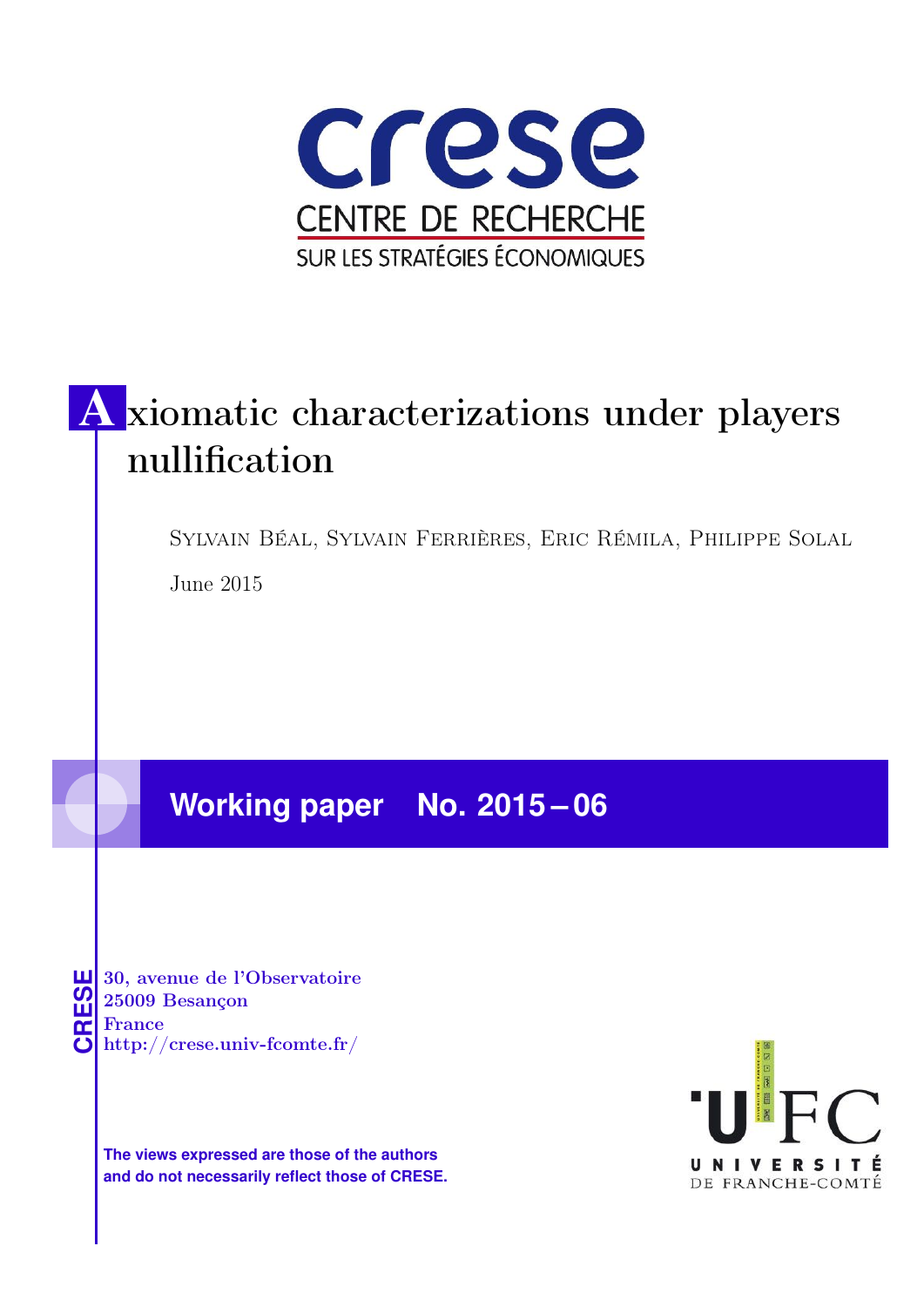## Axiomatic characterizations under players nullification<sup>1</sup>

Sylvain Béal<sup>a</sup>, Sylvain Ferrières<sup>a,b,∗</sup>, Eric Rémila<sup>c</sup>, Philippe Solal<sup>c</sup>

<sup>a</sup>CRESE EA3190, Univ. Bourgogne Franche-Comté, F-25000 Besançon, France

 $b$ <sup>b</sup>Chair of Economics and Information Systems, HHL Leipzig Graduate School of Management, Jahnallee 59, 04109 Leipzig, Germany

 $^c$ Université de Saint-Etienne, CNRS UMR 5824 GATE Lyon Saint-Etienne, France

## Abstract

Many axiomatic characterizations of values for cooperative games invoke axioms which evaluate the consequences of removing an arbitrary player. Balanced contributions (Myerson, 1980) and balanced cycle contributions (Kamijo and Kongo, 2010) are two well-known examples of such axioms. We revisit these characterizations by nullifying a player instead of deleting her/him from a game. The nullification (Béal et al., 2014a) of a player is obtained by transforming a game into a new one in which this player is a null player, i.e. the worth of the coalitions containing this player is now identical to that of the same coalition without this player. The degree with which our results are close to the original results in the literature is connected to the fact that the targeted value satisfies the null player out axiom (Derks and Haller, 1999).

Keywords: Player nullification, balanced contributions, Shapley value, equal allocation of non-separable costs, potential.

JEL code: C71 AMS subject classification: 91A12

## 1. Introduction

This article studies cooperative games with transferable utility (denoted as TU-games). A TUgame is given by a set of players and a characteristic function which associates to any subset of players the worth created by the cooperation of its members. A value assigns to each TU-game and each player an individual payoff for participating to this TU-game. The axiomatic approach is adopted here, and following Thomson (2012), we sort the axioms in two kinds: punctual and relational axioms. A punctual axiom applies to each TU-games separately and a relational axiom

http://crese.univ-fcomte.fr/sylvain\_ferrieres.html (Sylvain Ferrières)

<sup>&</sup>lt;sup>1</sup>We thank the seminar participants at the 2nd Workshop on Cooperative Game Theory in Business Practice in Leipzig. Financial support from research program "DynaMITE: Dynamic Matching and Interactions: Theory and Experiments", contract ANR-13-BSHS1-0010 is gratefully acknowledged.

<sup>∗</sup>Corresponding author

Email addresses: sylvain.beal@univ-fcomte.fr (Sylvain Béal), sylvain.ferrieres@univ-fcomte.fr (Sylvain Ferrières), eric.remila@univ-st-etienne.fr (Eric Rémila), philippe.solal@univ-st-etienne.fr (Philippe Solal)

 $URL:$  https://sites.google.com/site/bealpage/ (Sylvain Béal),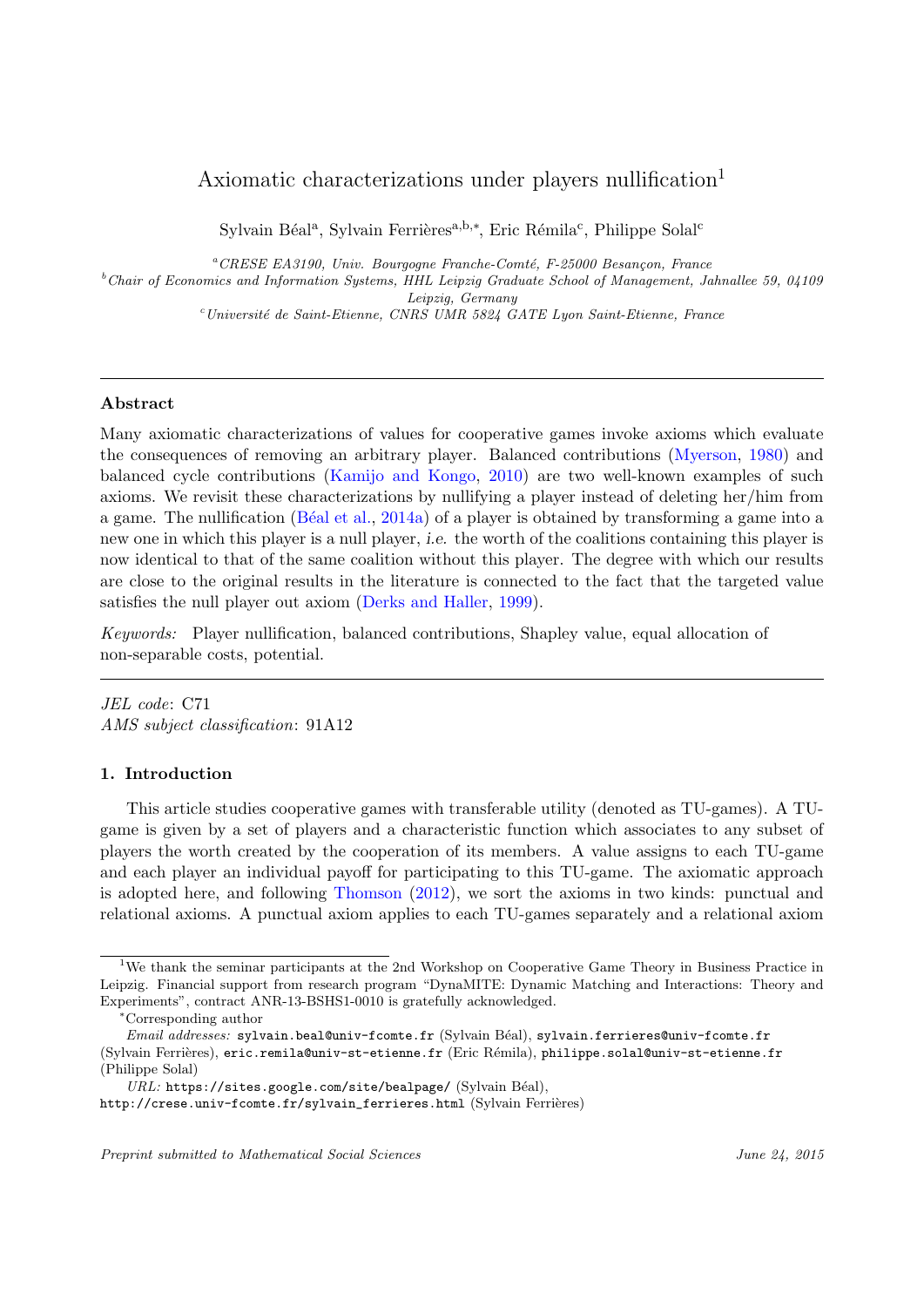relates payoff vectors of TU-games that are related in a certain way. This article introduce new relational axioms.

There exists several popular relational axioms among which balanced contributions (Myerson, 1980) and balanced cycle contributions (Kamijo and Kongo, 2010). The common characteristic of these two axioms is that they evaluate the consequences of removing a player from a TU-game on the payoff of some other players. For instance, balanced contributions requires, for any two players, equal allocation variation after the leave of the other player. As such the axiomatic study in Myerson (1980) operates on a class of TU-games with variable player sets. Together with the standard efficiency axiom, Myerson (1980) characterizes the Shapley value (Shapley, 1953).

An alternative to the approach of removing players has been introduced in Béal et al.  $(2014a)$ where the authors measure the influence of a complete loss of productivity of a player, in the sense that the worth of the coalitions containing this player is now identical to that of the same coalition without this player. This loss of productivity of a player is called his/her nullification in reference to the fact that he/she becomes a null player.

In both previous cases, whether a player has left the TU-game or has been nullified means somehow that the other players cannot expect anything from this player in terms of worths. In this article, we ask the following question: is the impact of deleting a player equivalent to keeping him nullified in the TU-game? In order to answer this question, we revisit the aforementioned relational axioms by nullifying a player instead of removing him from the TU-game. We extend this principle to the balanced collective contributions axiom (Béal et al., 2014b) and to the potential approach (Hart and Mas-Colell, 1989). We obtain the results below.

Firstly, we define the axiom of balanced contributions under nullification which requires, for any two players, equal allocation variation after the nullification of the other player. We prove that the combination of balanced contributions under nullification and efficiency characterizes a class of values: each such value is the sum of the Shapley value and an exogenous budget-balanced transfer scheme. In case the players are characterized by unequal initial exogenous endowments, such a transfer scheme can be interpreted as a solidarity mechanism, which serves to reduce inequalities resulting from these endowments. Our result possesses some similarities with the weighted Shapley values studied in Kalai and Samet (1987), where the weights have a multiplicative feature, while they are added to the Shapley value in our case. Adding the classical null game axiom, i.e. all players get a zero payoff if the worths of all coalitions are equal to zero, we get a characterization of the Shapley value as a corollary.

Secondly, in Béal et al. (2014b), the equal allocation of non-separable costs (see Moulin, 1987, for instance) is characterized by efficiency and balanced collective contributions. The latter axiom requires the identical average impact of the withdrawal of any player from a TU-game on the remaining population. This result is not valid anymore when efficiency is combined with our new axiom of balanced collective contributions under nullification. We prove that a new value is characterized by the later axiom in addition to equal treatment and efficiency. This value is linear and admits a closed form expression. It relies on a marginalistic principle which goes beyond the one expressed in the Shapley value by overpaying the productive players and taxing the unproductive ones, while the equal allocation of non-separable costs possesses a more egalitarian flavor. Replacing in this last result equal treatment by the null player axiom leads to an impossibility result.

Thirdly, we define the axiom of balanced cycle contributions under nullification as a variation of the axiom of balanced cycle contributions. The latter imposes, for all orderings of the players, that the sum of the impact on each player of removing his/her predecessor is balanced with the sum of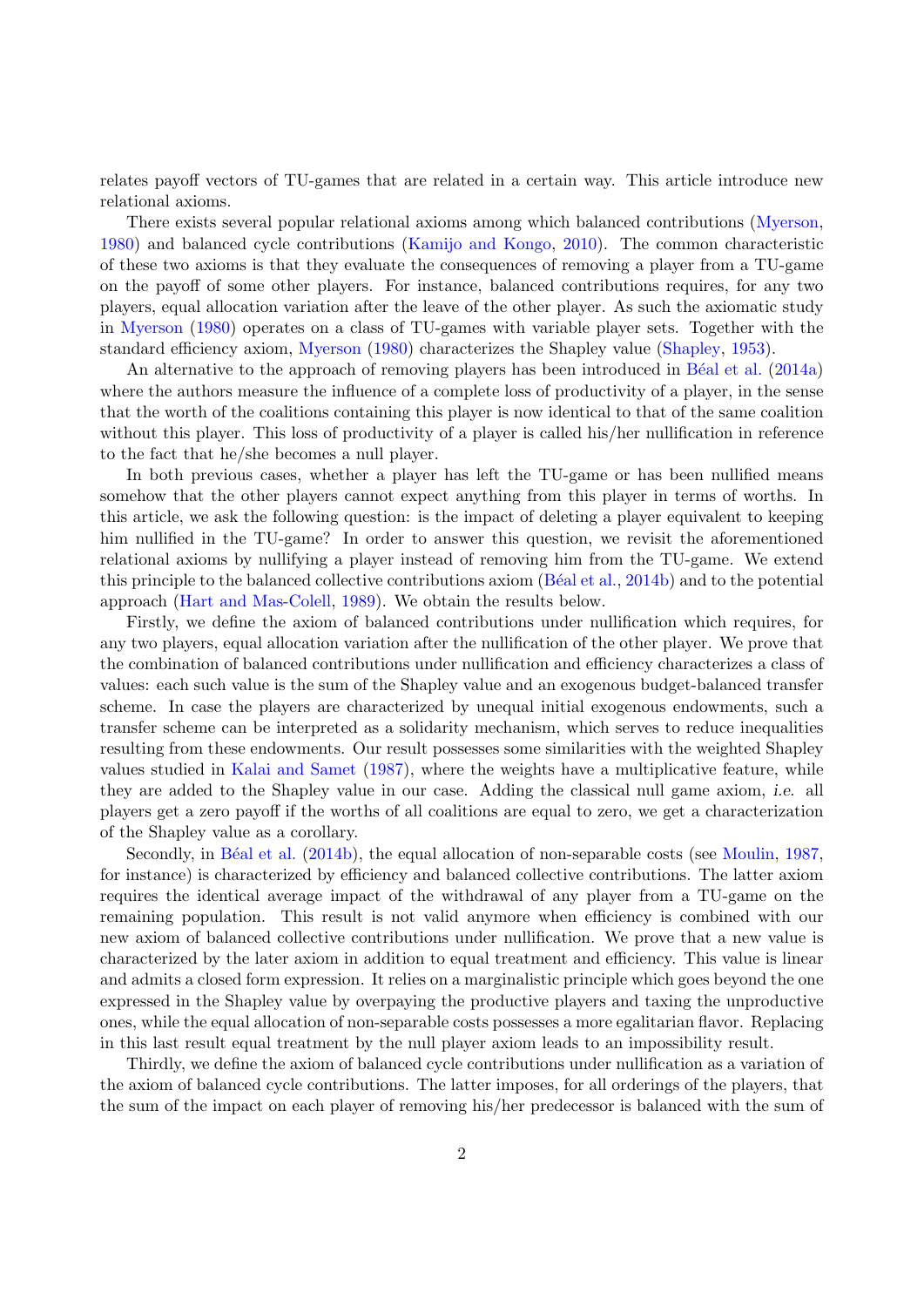the impact on each player of removing his/her successor. The former imposes the same requirement except that the removed players are nullified. Any linear and symmetric value satisfies both axioms. Kamijo and Kongo (2010) characterize the Shapley value by efficiency, null player out (Derks and Haller, 1999) and balanced cycle contributions. We prove that balanced cycle contributions under nullification, efficiency and the null player axiom characterize the Shapley value on the class of TUgames containing at least one null player. In order to recover a characterization on the full domain, we envisage two ways. On the one hand, adding linearity in the previous result yields a class of values: each such value is the sum of the Shapley value and a budget-balanced transfer scheme depending on the characteristic function in a simple manner. On the other hand, adding balanced collective contributions under nullification for TU-games possessing no null player characterizes a (non-additive) value which coincides with the Shapley value as soon as a null player is present in the TU-game, and coincides with the equal allocation of non-separable costs otherwise. In a sense, for monotonic TU-games, this value rules out any solidarity in an environment where there is no unproductive player. Solidarity can then emerge when every player has some positive contribution to at least one coalition.

Fourthly, we introduce a notion of nullified potential, similar to the original potential but based on the discrete derivative with respect to the nullification operation instead of the removal operation. These two potentials turn out to be equal. As a consequence, we obtain a characterization of the Shapley value analogous to the original one by Hart and Mas-Colell (1989): the Shapley value of a player in a TU-game is equal to the discrete derivative of the nullified potential of this TUgame with respect to this player's nullification. A recursive formula of the Shapley value relying on TU-games with nullified players is also provided in a similar way as the formula given by Hart and Mas-Colell (1989).

Let us mention two other facets of our approach. Firstly, our results are valid on classes of TU-games with fixed player sets, contrary to the corresponding original results in the literature. Secondly, the axiom of null player out is useful to deepen the relationship between the aforementioned relational axioms and their corresponding version with nullified players. In presence of null player out, we prove that the two versions of the previous relational axioms are equivalent. However the existence of a value satisfying these axioms is not always guaranteed.

The closest article in the literature is Béal et al.  $(2014a)$  in which the axiom of nullified solidarity is introduced. This axiom requires that all players weakly gain together or weakly lose together after one of them has been nullified. Together with efficiency, the null game axiom and a weak axiom of fairness, Béal et al.  $(2014a)$  characterize the equal division value.

The rest of the article is organized as follows. Section 2 provides definitions, notations and statements of the main existing results in the literature. Section 3 presents the nullification of a player, and contains the results invoking the axioms with players nullification. Section 4 revisits the potential approach. Section 5 concludes.

#### 2. Basic definitions and notations

#### 2.1. Cooperative games with transferable utility

Let  $U \subseteq \mathbb{N}$  be a fixed and infinite universe of players. Denote by U the set of all finite subsets of U. A TU-game is a pair  $(N, v)$  where  $N \in U$  and  $v : 2^N \longrightarrow \mathbb{R}$  such that  $v(\emptyset) = 0$ . A non-empty subset  $S \subseteq N$  is a coalition, and  $v(S)$  is the worth of the coalition. For any non-empty coalition S, let s be the cardinality of S. The **sub-game** of  $(N, v)$  induced by  $S \subseteq N$  is denoted by  $(S, v|S)$ ,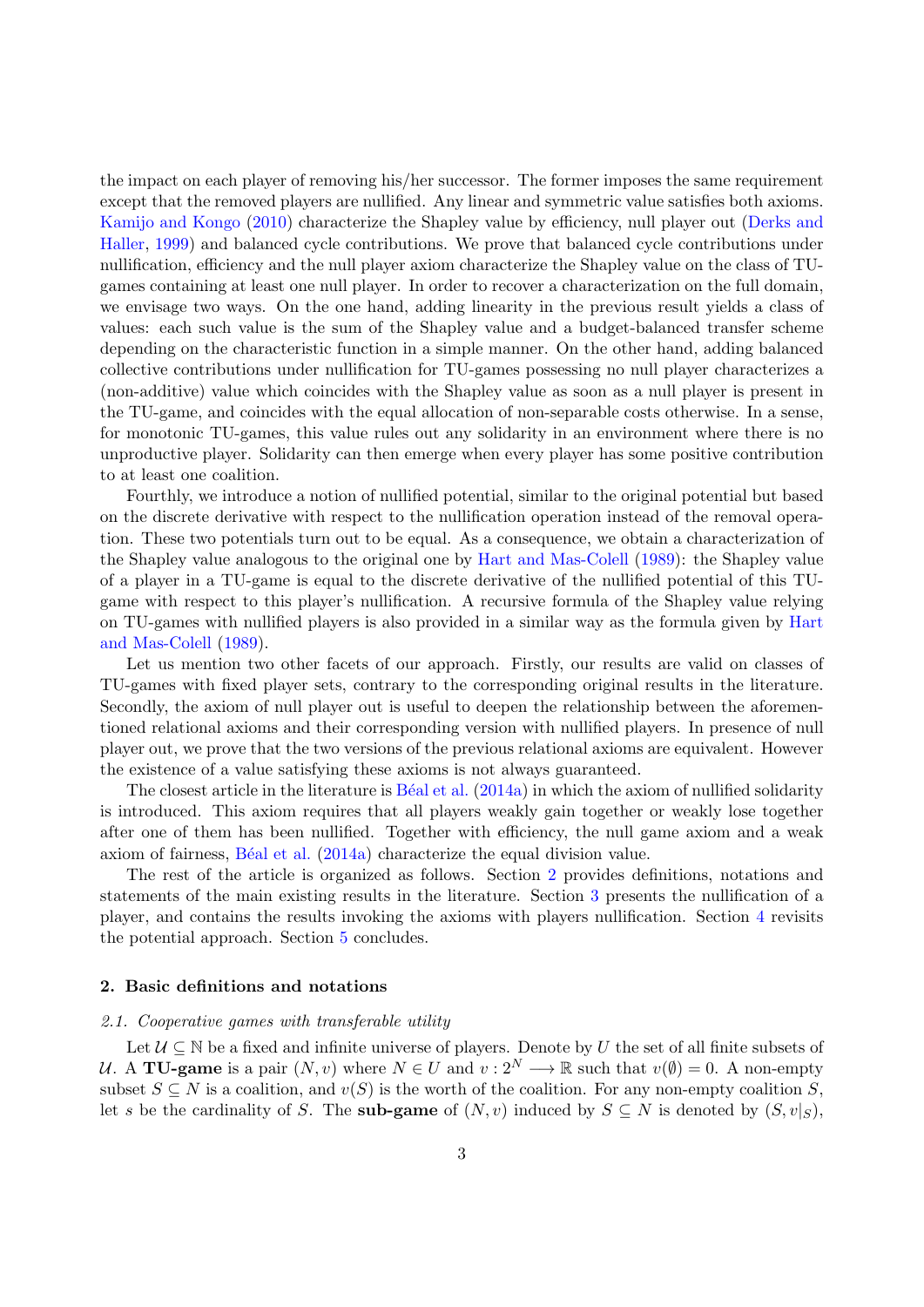where  $v|_S$  is the restriction of v to  $2^S$ . For simplicity, we write the singleton  $\{i\}$  as i. Define V and  $V(N)$  as the classes of all TU-games with a finite player set in U and of all TU-games with the fixed and finite player set  $N \in U$ .

Player  $i \in N$  is null in  $(N, v) \in \mathbb{V}$  if  $v(S) = v(S\setminus\{i\})$  for all  $S \subseteq N$  such that  $S \ni i$ . We denote by  $K(N, v)$  the set of null players in  $(N, v)$ . We often use the shortcuts  $K(v)$  for  $K(N, v)$  and  $k(v)$ for  $|K(v)|$ . The subset  $\mathbb{V}^0(N)$  of  $\mathbb{V}(N)$  will denote the subset of TU-games with at least one null player in N. Two distinct players  $i, j \in N$  are **equal** in  $(N, v) \in V$  if  $v(S \cup \{i\}) = v(S \cup \{j\})$  for all  $S \subseteq N \setminus \{i, j\}.$ 

For  $(N, v), (N, w) \in V$  and  $c \in \mathbb{R}$ , the TU-games  $(N, v+w)$  and  $(N, cv)$  are given by  $(v+w)(S)$  $v(S)+w(S)$  and  $(cv)(S)=cv(S)$  for all  $S\subseteq N$ . The **null game** on N is the TU-game  $(N, 0) \in V$  is given by  $\mathbf{0}(S) = 0$  for all  $S \subseteq N$ . For each  $N \in U$  and any nonempty  $S \in 2^N$ , the **unanimity TU**game induced by S is the TU-game  $(N, u<sub>S</sub>)$  such that  $u<sub>S</sub>(T) = 1$  if  $T \supseteq S$  and  $u<sub>S</sub>(T) = 0$  otherwise. It is well-known that any characteristic function  $v: 2^N \longrightarrow \mathbb{R}$  admits a unique decomposition in terms of unanimity TU-games:

$$
v = \sum_{S \in 2^N, S \neq \emptyset} \Delta_S(v) u_S,
$$

where  $\Delta_S(v) = \sum_{T \subseteq S} (-1)^{s-t} v(T)$  is called the **Harsanyi dividend** (Harsanyi, 1959) of S in TU-game  $(N, v)$ .

## 2.2. Values

A value on V is a function  $\varphi$  that assigns a payoff vector  $\varphi(N, v) \in \mathbb{R}^N$  to any  $(N, v) \in \mathbb{V}$ . The definition of a value on another class of TU-games is similar. We consider the following values.

The **Shapley value** (Shapley, 1953) is given by:

$$
Sh_i(N, v) = \sum_{S \subseteq N: S \ni i} \frac{(n-s)! (s-1)!}{n!} (v(S) - v(S \setminus i)) \quad \text{for all } (N, v) \in \mathbb{V} \text{ and } i \in N.
$$

The **Equal Division value** is the value ED given by:

$$
ED_i(N, v) = \frac{v(N)}{n} \quad \text{for all } (N, v) \in \mathbb{V} \text{ and } i \in N.
$$

The Equal Allocation of Non-Separable Costs is the value EANSC defined as:

$$
EANSC_i(N, v) = v(N) - v(N\backslash i) + \frac{1}{n} \left( v(N) - \sum_{j \in N} \left( v(N) - v(N\backslash j) \right) \right) \quad \text{for all } (N, v) \in \mathbb{V} \text{ and } i \in N.
$$

The equal allocation of non-separable costs first assigns to each player his/her marginal contribution to the grand coalition (his/her separable cost), and then splits equally the non-separable costs among the players.

#### 2.3. Some axioms and existing characterizations

In this article, we invoke axioms which can be gathered into two categories according to whether they operate on a fixed player set or on variable player sets. The first category contains the following axioms.

**Efficiency, E.** For all  $(N, v) \in \mathbb{V}$ ,  $\sum_{i \in N} \varphi_i(N, v) = v(N)$ .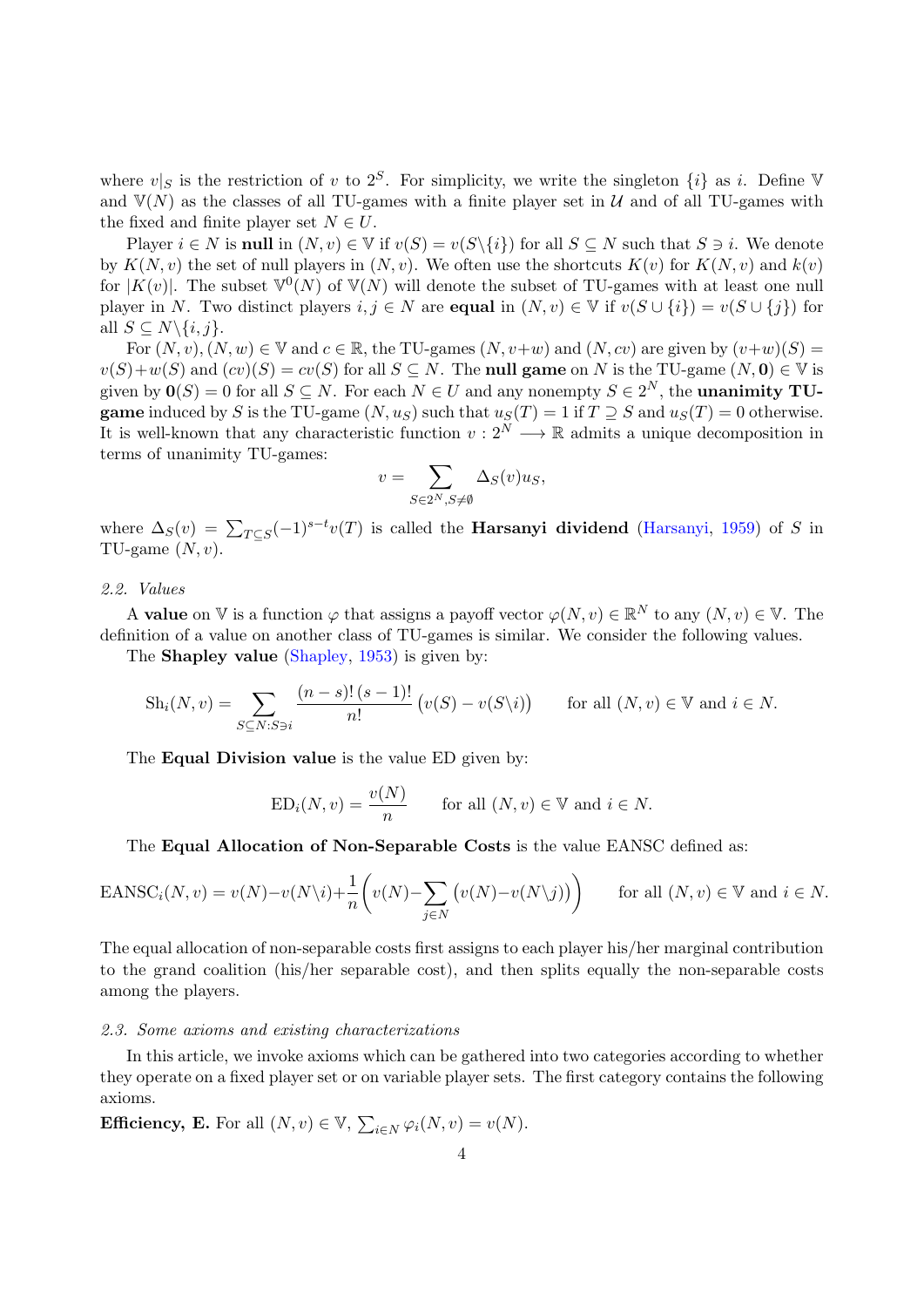Additivity, A. For all  $(N, v), (N, w) \in V$ ,  $\varphi(N, v + w) = \varphi(N, v) + \varphi(N, w)$ . **Linearity, L.** For all  $(N, v), (N, w) \in \mathbb{V}$  and  $c \in \mathbb{R}, \varphi(cv + w) = c\varphi(v) + \varphi(w)$ . **Null game axiom, NG.** For all  $(N, 0) \in \mathbb{V}$ , all  $i \in N$ ,  $\varphi_i(N, 0) = 0$ . Equal treatment, ET. For all  $(N, v) \in V$ , all  $i, j \in N$  equal in  $(N, v)$ ,  $\varphi_i(N, v) = \varphi_i(N, v)$ . **Symmetry, S.** For all  $(N, v) \in \mathbb{V}$ , all permutation  $\sigma = (i_j)_{j \in N}$  on  $N$ ,  $\varphi_j(N, v) = \varphi_{i_j}(N, v_{\sigma})$  where  $v_{\sigma}$  is defined by  $v_{\sigma}(S) = v({k|i_k \in S}), S \subseteq N$ .

**Null player, N.** For all  $(N, v) \in \mathbb{V}$ , all  $i \in N$  null in  $(N, v)$ ,  $\varphi_i(N, v) = 0$ .

It should be clear that all the aforementioned values and axioms operating on a fixed player set N can be defined/invoked on  $\nabla$  as well. Below is a list of relational axioms operating on variable player sets.

**Null player out axiom, NO.** (Derks and Haller, 1999) For all  $(N, v) \in V$ , all  $i \in N$  null in  $(N, v)$ , all  $j \in N \backslash i$ ,  $\varphi_j(N, v) = \varphi_j(N \backslash i, v|_{N \backslash i})$ .

Balanced contributions, BC. (Myerson, 1980) For all  $(N, v) \in V$ , for all  $i, j \in N$ ,

$$
\varphi_i(N, v) - \varphi_i(N, v|_{N \setminus j}) = \varphi_j(N, v) - \varphi_j(N, v|_{N \setminus i}).
$$

Balanced cycle contributions, BCyC. (Kamijo and Kongo, 2010) For all  $(N, v) \in V$ , all ordering  $(i_1, \ldots, i_n, \ldots, i_n)$  on N,

$$
\sum_{p=1}^n \left( \varphi_{i_p}(N,v) - \varphi_{i_p}(N\backslash i_{p-1},v|_{N\backslash i_{p-1}}) \right) = \sum_{p=1}^n \left( \varphi_{i_p}(N,v) - \varphi_{i_p}(N\backslash i_{p+1},v|_{N\backslash i_{p+1}}) \right),
$$

where  $i_0 = i_n$  and  $i_{n+1} = i_1$ .

Balanced collective contributions, BCoC. (Béal et al., 2014b) For all  $(N, v) \in V$ , for all  $i, j \in N$ 

$$
\frac{1}{n-1}\sum_{k\in N\setminus i}\bigg(\varphi_k(v)-\varphi_k(v|_{N\setminus i})\bigg)=\frac{1}{n-1}\sum_{k\in N\setminus j}\bigg(\varphi_k(v)-\varphi_k(v|_{N\setminus j})\bigg).
$$

We conclude this section by presenting some characterizations involving axioms operating on variable sets of players.

**Proposition 1.** (Myerson, 1980) The Shapley value is the unique value on  $V$  that satisfies Efficiency  $(E)$  and Balanced contributions  $(BC)$ .

**Proposition 2.** (Kamijo and Kongo, 2010) The Shapley value is the unique value on  $\nabla$  that satisfies Efficiency  $(E)$ , Null player out  $(NO)$  and Balanced cycle contributions  $(BCyC)$ .

**Proposition 3.** (Béal et al.,  $2014b$ ) The equal allocation of non-separable costs is the unique value on  $V$  that satisfies Efficiency  $(E)$ , and Balanced collective contributions ( $BCoC$ ).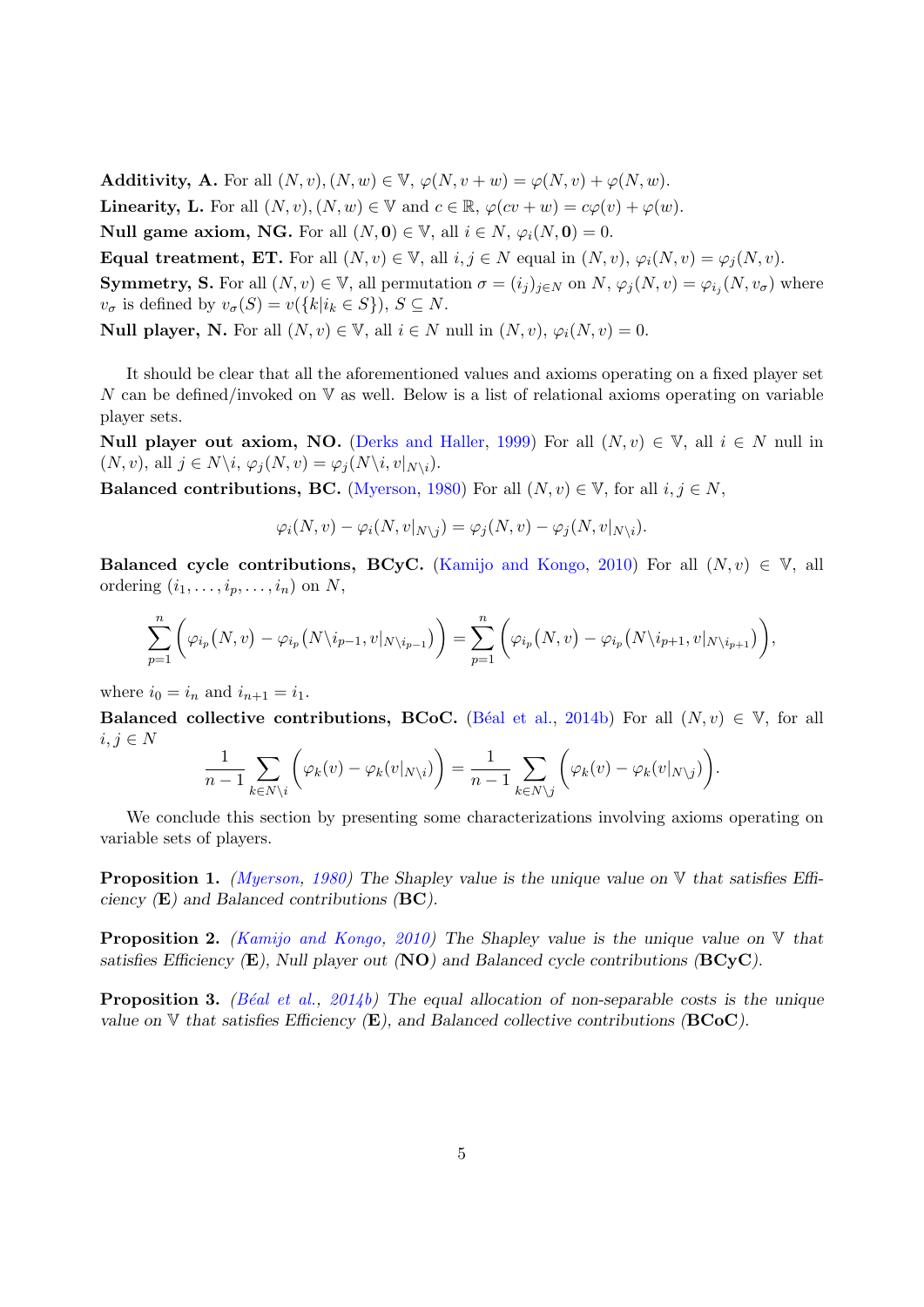#### 3. Player's nullification

The nullification of a player in a TU-game refers to the complete loss of productivity of this player. More specifically, a new TU-game is constructed from the original one, in which the worth of any coalition containing the nullified player is equal to the worth of the same coalition without the nullified player. Formally, for  $(N, v) \in V$  and  $i \in N$ , we denote by  $(N, v^i) \in V$  the TU-game obtained from  $(N, v)$  if player i is **nullified**:  $v^i(S) = v(S\backslash i)$  for all  $S \subseteq N$ . As such, i is a null player in  $(N, v^i)$ . Furthermore, it holds that  $(v^i)^i = v^i$  and  $(v^i)^j = v^i^{j}$  for  $j \in N$ . Thus, abusing notations, for any coalition  $S \subseteq N$ , we denote by  $(N, v^S)$  the TU-game obtained from  $(N, v)$  by the successive nullification of each player in S (in any order). For any  $(N, v) \in V$ , note that  $(N, v^N) = (N, 0).$ 

We continue this section by pointing out properties of the nullified TU-games. Firstly, there is a clear relationship between the Harsanyi dividends in  $(N, v)$  and  $(N, v^i)$ :  $\Delta_S(v^i) = 0$  if  $S \ni i$ by definitions of a null player and of the Harsanyi dividends, and  $\Delta_S(v^i) = \Delta_S(v)$  if  $S \not\ni i$  since  $v(T) = v^{i}(T)$  for all  $T \subseteq S$  in such a case. Secondly, for any  $(N, v) \in V(N)$ , the characteristic function  $v$  can be uniquely decomposed by means of nullified TU-games as follows:

$$
v = \Delta_N(v)u_N + \sum_{\emptyset \subsetneq S \subsetneq N} (-1)^{s+1} v^S \tag{1}
$$

In order to see this, observe that  $u_N^S = \mathbf{0}$  for every  $S \neq \emptyset$ . So (1) is obvious for  $v = u_N$ . Next, for  $S \subsetneq N$ , we have  $\Delta_N(u_S) = 0$  and, for every  $T \neq \emptyset$ ,

$$
u_S^T = \begin{cases} 0 & \text{if } S \cap T \neq \emptyset, \\ u_S & \text{if } S \cap T = \emptyset. \end{cases}
$$

This implies that, for  $v = u<sub>S</sub>$ , the right member in (1) simplifies to:

$$
\sum_{\emptyset \subsetneq T \subseteq N \setminus S} (-1)^{t+1} u_S = - \left( \sum_{1 \leq t \leq n-s} (-1)^{t} \binom{n-s}{t} \right) u_S = u_S
$$

proving formula (1) by linearity. Thirdly, remark that if  $(N, v)$  is a simple, monotone, superadditive, or convex TU-game, then so is  $(N, v<sup>i</sup>)$  for all  $i \in N$ .

Next, we introduce variants of axioms operating on variable player sets and defined in section 2.3 (except Null player out) by using the TU-game in which a player is nullified instead of the subgame induced by the remaining players. In this sense, we rather keep this player in the TU-game, even though he/she is nullified, instead of removing him.

Balanced contributions under nullification, BCN. For all  $(N, v) \in V(N)$ , all  $i, j \in N$ ,

$$
\varphi_i(N, v) - \varphi_i(N, v^j) = \varphi_j(N, v) - \varphi_j(N, v^i).
$$

Balanced collective contributions under nullification, BCoCN. For all  $(N, v) \in V(N)$ , all  $i, j \in N$ ,

$$
\frac{1}{n-1}\sum_{k\in N\setminus i}\bigg(\varphi_k(N,v)-\varphi_k(N,v^i)\bigg)=\frac{1}{n-1}\sum_{k\in N\setminus j}\bigg(\varphi_k(N,v)-\varphi_k(N,v^j)\bigg).
$$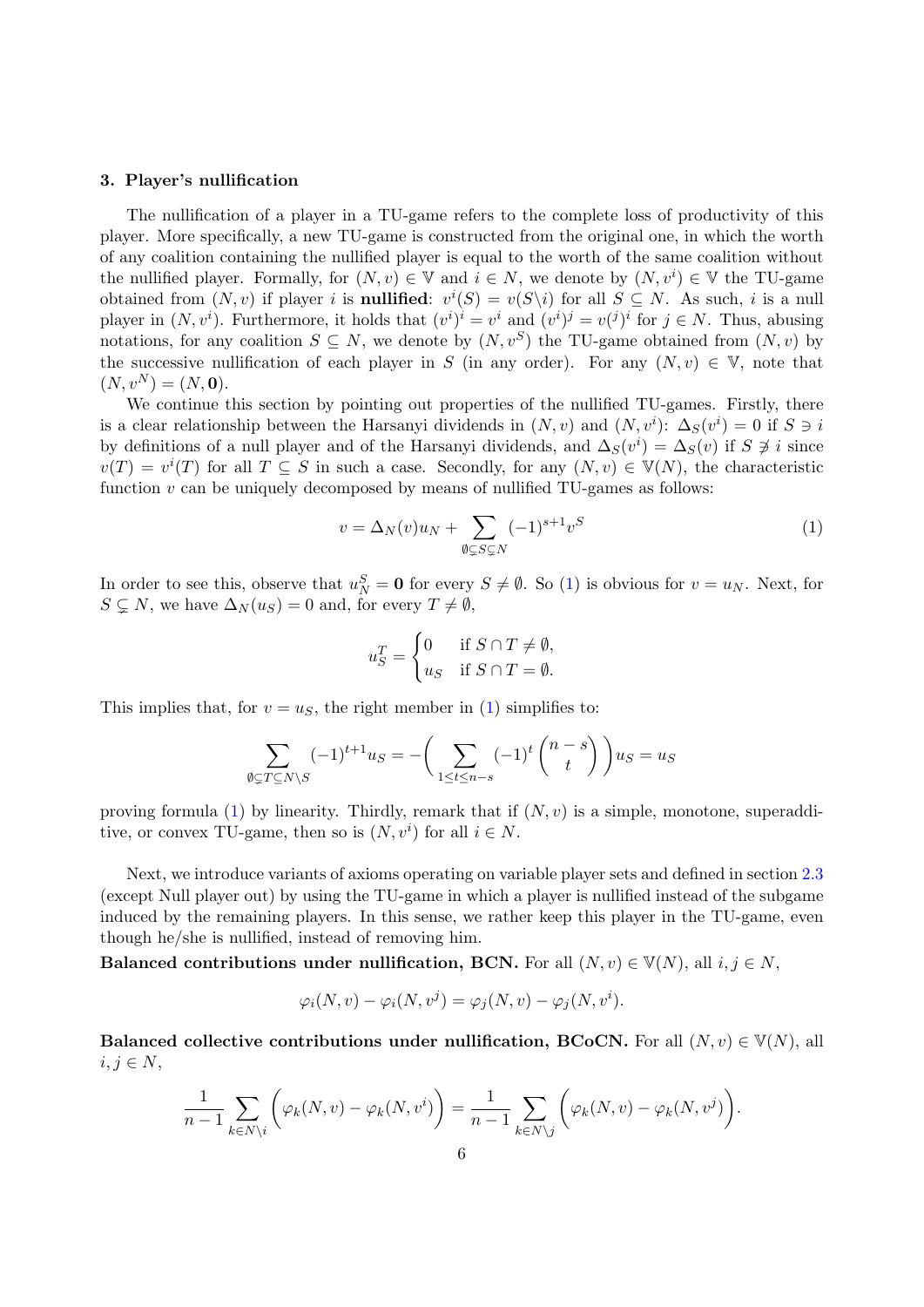Balanced cycle contributions under nullification, BCyCN. For all  $(N, v) \in V(N)$ , all ordering  $(i_1, \ldots, i_n)$  of N,

$$
\sum_{p=1}^{n} \left( \varphi_{i_p}(N, v) - \varphi_{i_p}(N, v^{i_{p+1}}) \right) = \sum_{p=1}^{n} \left( \varphi_{i_p}(N, v) - \varphi_{i_p}(N, v^{i_{p-1}}) \right)
$$

where  $i_0 = i_n$  and  $i_{n+1} = i_1$ .

Remark that the player set is now fixed in these axioms, so that we can consider the class of TU-games  $\mathbb{V}(N)$  for some fixed player set  $N \in U$ .

Remark 1. In our approach, the Null player out axiom plays a special role. To see this, note first that, for any  $(N, v) \in V(N)$  any  $j \in N$ , it holds that  $(N \setminus j, v^j|_{N \setminus j}) = (N \setminus j, v|_{N \setminus j})$ . So, for a value  $\varphi$ on  $\mathbb V$  satisfying null player out and any  $i \in \mathbb N \setminus j$ , it is easy to check that  $\varphi_i(N, v^j) = \varphi_i(N \setminus j, v|_{N \setminus j})$ . In a sense, this means that a player's nullification is equivalent to this player's removal on the payoff of the other players. More precisely, if a value  $\varphi$  defined on  $\mathbb V$  satisfies Null player out, Balanced contributions is equivalent to Balanced contributions under nullification, Balanced cycle contributions is equivalent to Balanced cycle contributions under nullification, and Balanced collective contributions is equivalent to Balanced collective contributions under nullification. The latter remark assumes that such values exist (i.e. we assume that the considered value satisfies Null player out), and we show latter in this article that this is not always the case.

Now, suppose that a value is characterized on  $\mathbb V$  by one axiom relying on the removal of a player, denoted by A, in addition with other axioms which only involve TU-games with fixed player set. As a consequence of the previous remark, two questions can be addressed so far. If the value characterized on  $V$  satisfies Null player out, one may wonder whether replacing axiom A by its corresponding version under nullification will lead to an expanded set of values on  $\mathbb{V}(N)$ . Similarly, if the value characterized on  $V$  does not satisfy Null player out, one may wonder whether replacing axiom A by its corresponding version under nullification will give rise to new values on  $\mathbb{V}(N)$ .

Despite of Remark 1, the rest of this section will underline interesting differences with the existing literature, even for results in which the characterized value satisfies Null player out.

#### 3.1. Balanced contributions under nullification

In order to state our first result, the following definition is needed. A **transfer scheme** on  $N$  is a vector  $a \in \mathbb{R}^N$  such that  $\sum_{i \in N} a_i \leq 0$ . A transfer scheme a is **budget-balanced** if  $\sum_{i \in N} a_i = 0$ .

**Proposition 4.** A value  $\varphi$  on  $V(N)$  satisfies Efficiency (E) and Balanced contributions under nullification (**BCN**) if and only if there exists a budget-balanced transfer scheme  $a \in \mathbb{R}^N$  such that  $\varphi_i = \mathrm{Sh}_i + a_i, i \in N.$ 

Before proving Proposition 4, it makes sense to provide some comments. The family of values characterized by Proposition 4 is the sum of two parts. The first one is the classical Shapley value. It is endogenous in that it relies on the worths of the considered TU-game. The second one is a budget-balanced transfer scheme. It is exogenous in that it is independent of the characteristic functions (although it depends somehow on  $N$ ). As such, this family belongs to the growing literature which tries to incorporates some solidarity aspects into cooperative TU-games. While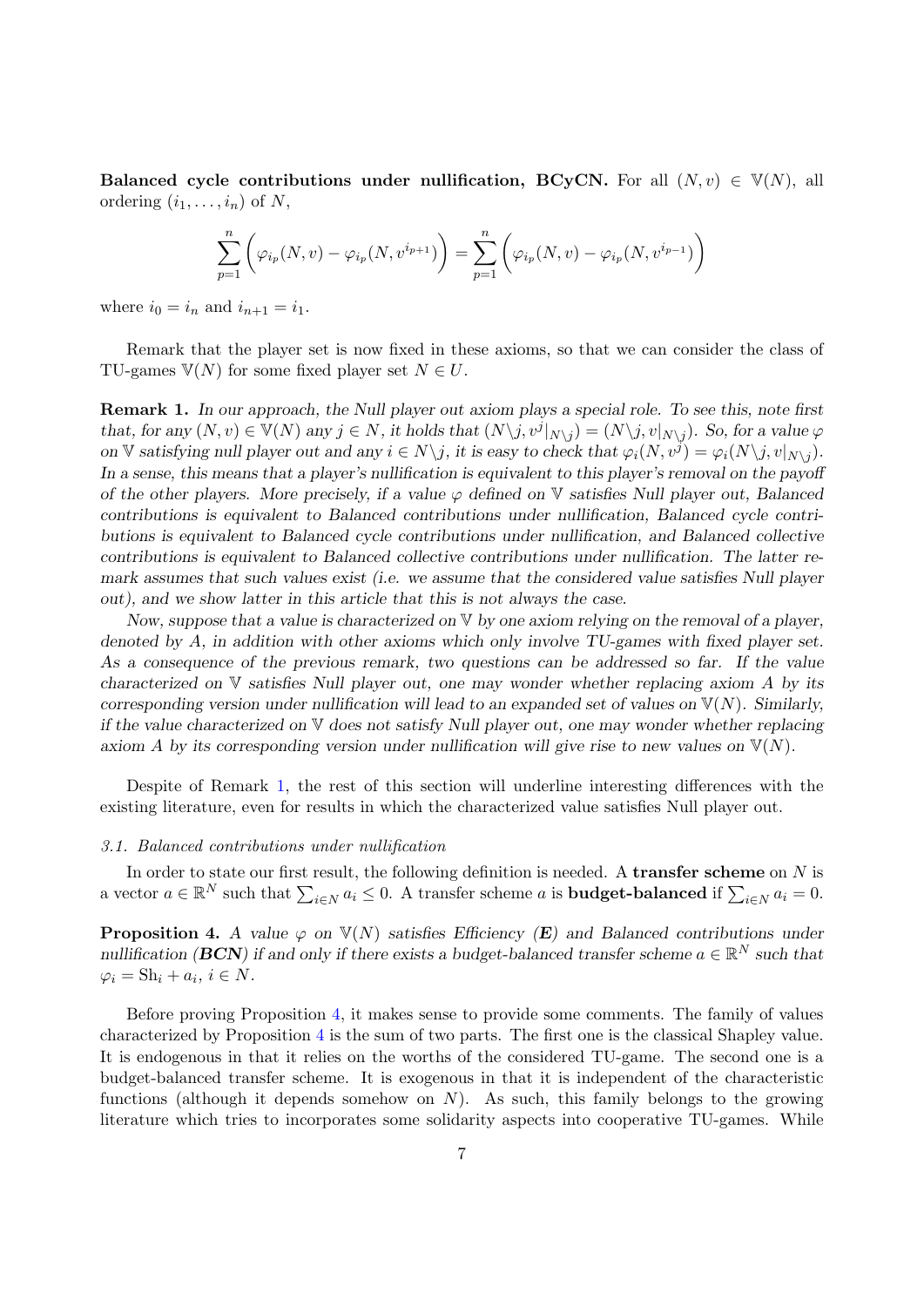the main stream of this literature studies (convex) combination between the Shapley value and a more egalitarian value, our family of values features another aspect of solidarity, which is purely exogenous. To see this, assume that each player  $i \in N$  has an initial endowment  $e_i \in \mathbb{R}_+$ . For all  $i \in N$ , define  $a_i$  as the difference between the average endowment in the population and i's initial endowment, i.e.  $a_i = \sum_{j \in N} e_j/n - e_i$ . Then, transferring  $a_i$  to all players i is a mean to reduce inequalities in initial endowments. Many distributive issues involve situations of unequal endowments that call for such compensating transfers (see Fleurbaey and Maniquet, 2011, among others). Another variation on the Shapley value featuring weights is introduced by Kalai and Samet (1987). The so-called weighted Shapley values distribute to each player the dividends of the coalitions to which he/she belongs in proportion to his/her (positive) weight with respect to the total weight of the coalition. The main difference with our approach is that our weights  $a_i$  are simply added to the classical Shapley value, so that our value can be called an affine Shapley value.

**Proof.** (Proposition 4) For each budget-balanced transfer scheme  $a \in \mathbb{R}^N$ , define the value  $\varphi^a = \mathrm{Sh} + a.$ 

Firstly,  $\varphi^a$  obviously satisfies **E** since  $\sum_{i \in N} a_i = 0$ . Since Sh satisfies **BC** and **NO**, by remark 1, it satisfies also **BCN** on  $V(N)$  for any  $N \in U$ . The constant value assigning the payoff vector a to each TU-game  $(N, v) \in V(N)$  trivially satisfies **BCN**, so that  $\varphi^a$  satisfies **BCN**.

Secondly, let  $N \in U$  and  $\varphi \in V(N)$  satisfying **BCN** and **E**. The proof that  $\varphi = \varphi^a$  for some  $a \in \mathbb{R}^N$  is done by (descending) induction on the number of null players in a TU-game.

INITIALIZATION. If all players are null, i.e. in the null TU-game  $(N, 0)$ , define  $a := \varphi(N, 0)$ . Since  $\varphi$  satisfies **E**, we get  $\sum_{i \in N} \varphi_i(N, 0) = 0$ , and thus a is a budget-balanced transfer scheme. Furthermore, note that  $\varphi^a(N,0) = Sh(N,0) + a = a$  as Sh satisfies **NG**. Conclude that  $\varphi(N,0) =$  $\varphi^a(N, \mathbf{0})$  for some budget-balanced transfer scheme  $a \in \mathbb{R}^N$  as desired.

INDUCTION HYPOTHESIS. Assume that  $\varphi(N, v) = \varphi^a$  for some budget-balanced transfer scheme a for all TU-games  $(N, v) \in V(N)$  such that  $k(v) \geq k, 0 < k \leq n$ .

INDUCTION STEP. Choose any TU-game  $(N, v) \in V(N)$  such that  $k(v) = k - 1$ . Because  $k(v) < n$ , there exists  $i \in N \backslash K(v)$  and  $K(v^i) = K(v) \cup i$  so that  $k(v^i) = k(v) + 1 = k$ . For all  $j \in K(v)$ , as Sh satisfies  $N$ ,  $\text{Sh}_j(N, v) = \text{Sh}_j(N, v^i) = 0$ . Moreover  $v = v^j$ , so that **BCN** and the induction hypothesis imply that

$$
\varphi_j(N, v) = \varphi_j(N, v^i) + \varphi_i(N, v) - \varphi_i(N, v^j)
$$
  
\n
$$
= \varphi_j(N, v^i)
$$
  
\n
$$
= Sh_j(N, v^i) + a_j
$$
  
\n
$$
= Sh_j(N, v) + a_j.
$$
\n(2)

Conclude that the assertion is proved for null players in  $(N, v)$ . Next, for  $h \in N \backslash K(v^{i})$ , which may be an empty set in case  $k(v) = n - 1$ , using **BCN** for the Shapley value and the induction hypothesis, we can rewrite **BCN** as follows:

$$
\varphi_h(N, v) = \varphi_i(N, v) + \varphi_h(N, v^i) - \varphi_i(N, v^h)
$$
  
= 
$$
\varphi_i(N, v) + \text{Sh}_h(N, v^i) + a_h - \text{Sh}_i(N, v^h) - a_i
$$
  
= 
$$
\varphi_i(N, v) + \text{Sh}_h(N, v) - \text{Sh}_i(N, v) + a_h - a_i
$$
 (3)

Now **E** for  $\varphi$  gives:

$$
\varphi_i(N, v) + \sum_{j \in K(v)} \varphi_j(N, v) + \sum_{l \in N \setminus K(v^i)} \varphi_l(N, v) = v(N).
$$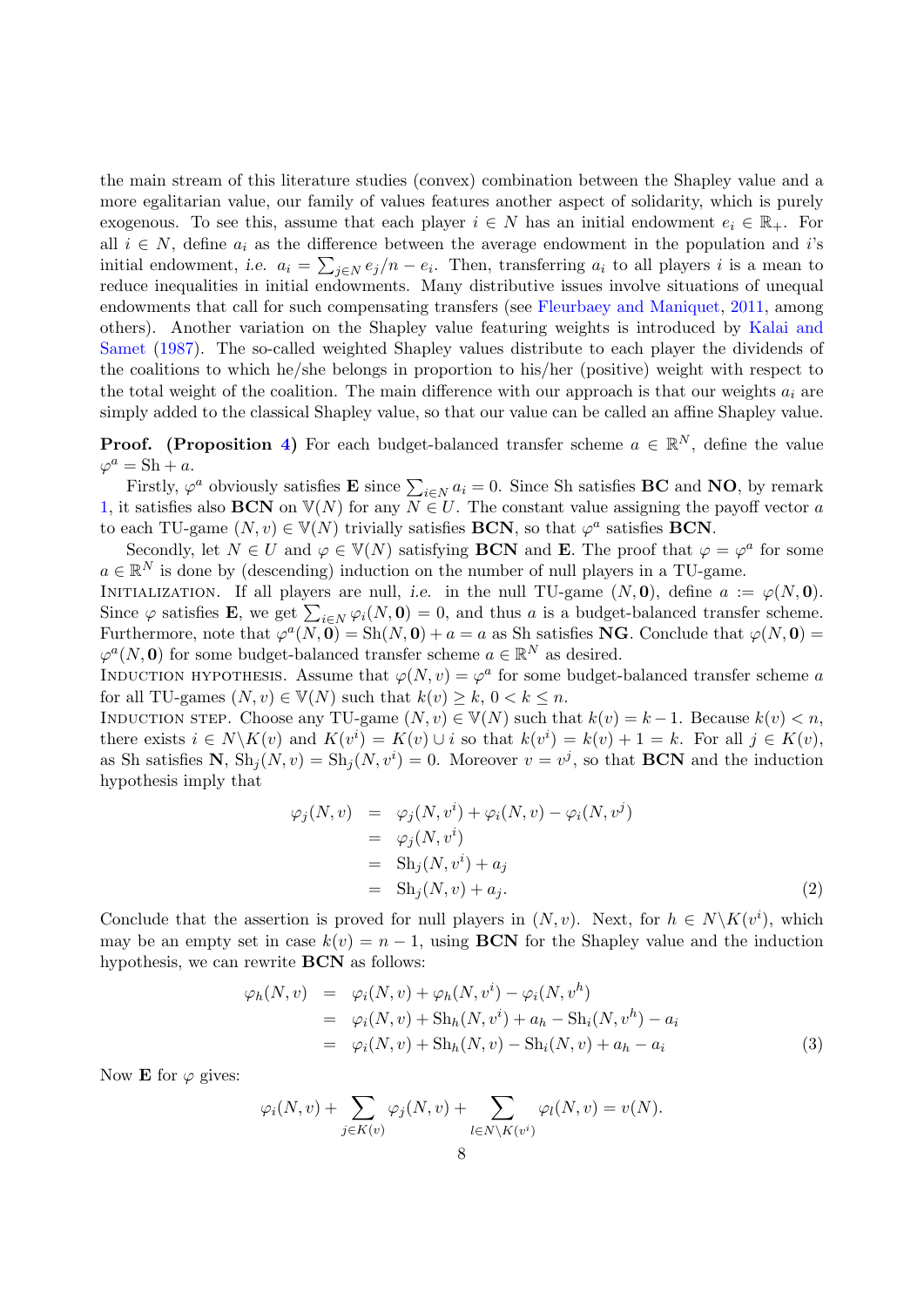Using  $(2)$  and  $(3)$  in the last equality yields:

$$
\varphi_i(N, v) + \sum_{j \in K(v)} (a_j + Sh_j(N, v)) + \sum_{l \in N \setminus K(v^i)} \left( \varphi_i(N, v) + Sh_l(N, v) - Sh_i(N, v) + a_l - a_i \right) = v(N).
$$

Regrouping terms:

$$
(n - k(v))(\varphi_i(N, v) - a_i - Sh_i(N, v)) + \sum_{m \in N} (a_m + Sh_m(N, v)) = v(N).
$$

By **E** for Sh and  $\sum_{i\in N} a_i = 0$  by the initial step, we obtain  $(n-k(v))(\varphi_i(N, v)-a_i-\text{Sh}_i(N, v))=0.$ As  $k(v) < n$  we have proved  $\varphi_i(N, v) = \varphi_i^a$  for all non-null players  $i \in (N, v)$  too.

The two axioms invoked in Proposition 4 are obviously logically independent. Adding the Null game axiom to them yields a characterization of the Shapley value.

**Proposition 5.** A value  $\varphi$  on  $V(N)$  satisfies Efficiency (E), Balanced contributions under nullification (BCN), and the Null game axiom (NG) if and only if  $\varphi = Sh$ .

The proof is a corollary of Proposition 4. The axioms invoked in Proposition 5 are logically independent:

- The value  $\varphi^a$ , with  $a_i \neq 0$  for some  $i \in N$ , defined in the proof of Proposition 4 satisfies all axioms except NG.
- The value  $\varphi$  such that  $\varphi = 2\text{Sh}$  satisfies all axioms except **E**.
- The ED-value satisfies all axioms except BCN.

Remark 2. Balanced contributions under nullification is logically independent of Balanced contributions. On the one hand, Balanced contributions under nullification does not imply Balanced contributions by Propositions 1 and 4. On the other hand, in order to show that Balanced contributions does not imply Balanced contributions under nullification, consider the value  $\varphi$  on  $\mathbb {V}$  such that

$$
\varphi_i(N, v) = \sum_{S \subseteq N: S \ni i} v(S) \quad \text{for all } (N, v) \in \mathbb{V} \text{ and } i \in N.
$$

For any two players  $i, j \in N$ , simple calculations show that

$$
\varphi_i(N, v) - \varphi_i(N \setminus j, v|_{N \setminus j}) = \sum_{S \subseteq N: S \ni i, j} v(S),
$$

and obviously equals  $\varphi_j(N, v) - \varphi_j(N \setminus i, v|_{N \setminus i}),$  while

$$
\varphi_i(N, v) - \varphi_i(N, v^j) = \sum_{S \subseteq N: S \ni i, j} \left( v(S) - v(S \setminus j) \right),
$$

which generically differs from  $\varphi_j(N, v) - \varphi_j(N, v^i)$  unless, for instance, i and j are equals in  $(N, v)$ .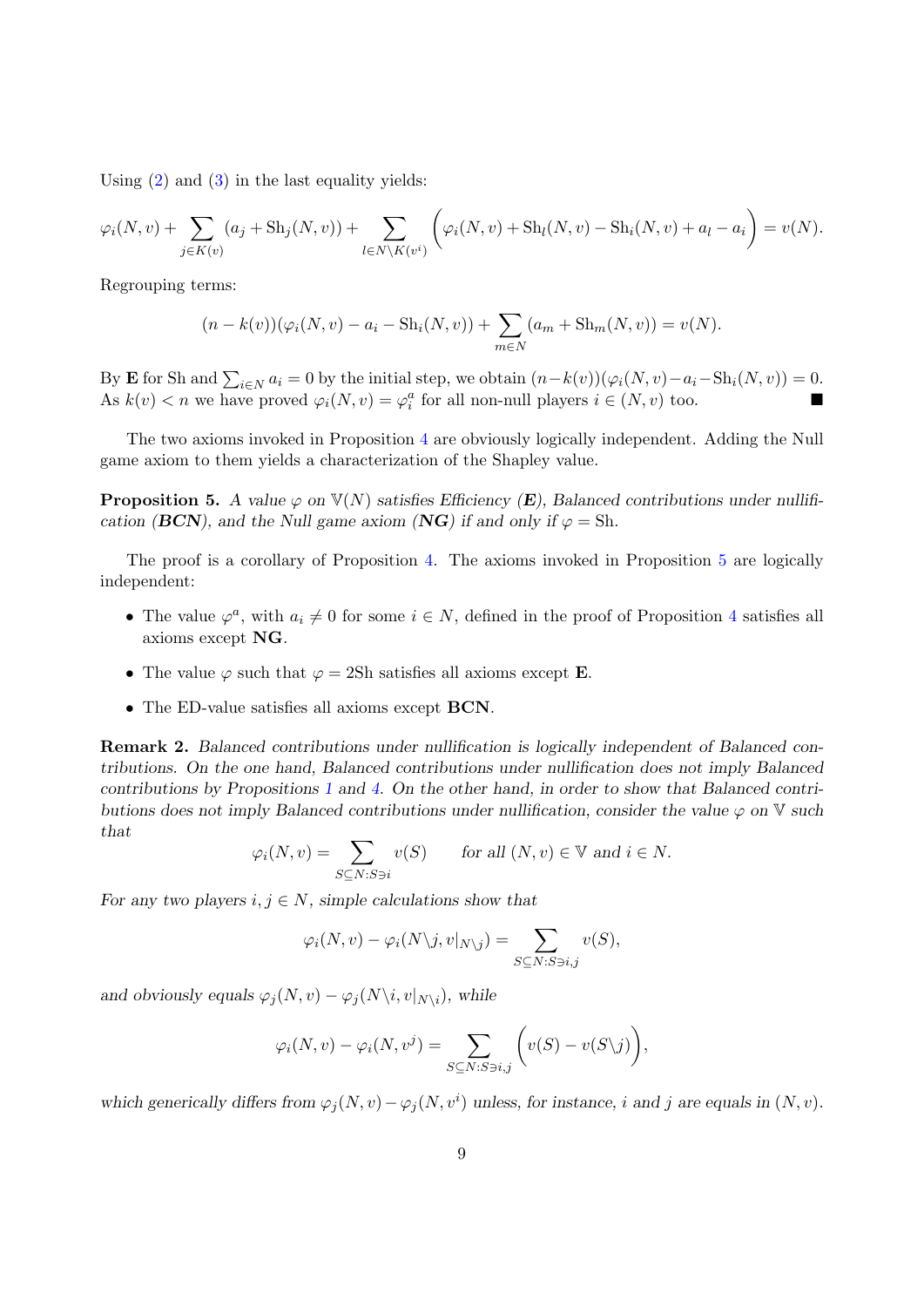#### 3.2. Balanced collective contributions under nullification

The equal allocation of non-separable costs satisfies Balanced collective contributions but not its nullified version. In light of Remark 1, this also means that the equal allocation of nonseparable costs violates Null player out. Furthermore, the next two results imply that this axiom is not strong enough to ensure the uniqueness of a value in presence of Efficiency. We start by an impossibility result if Null player is invoked in combination with Balanced collective contributions under nullification and Efficiency.

**Proposition 6.** Fixed any  $N \in U$  such that  $n \geq 3$ . There exists no value on  $V(N)$  satisfying Efficiency  $(E)$ , Balanced collective contributions under nullification  $(BCoCN)$ , and Null player  $(N).$ 

**Proof.** Consider any value  $\varphi$  on  $V(N)$  satisfying **E**, **BCoCN** and **N**. By **BCoCN**, for a given  $(N, v) \in V(N)$ , the following sum does not depend on i and may be rewritten:

$$
\sum_{k \in N \setminus i} \left( \varphi_k(N, v) - \varphi_k(N, v^i) \right) = \sum_{k \in N} \varphi_k(N, v) - \sum_{k \in N} \varphi_k(N, v^i) + \varphi_i(N, v^i) - \varphi_i(N, v).
$$

By N, we have  $\varphi_i(N, v^i) = 0$ . Together with E, we can simplify the previous sum as  $v(N)$  –  $v(N\setminus i) - \varphi_i(N, v)$  with  $v^i(N) = v(N\setminus i)$ . This last expression should not depend on i. Hence, it is equal to its average on  $N: v(N) - (\sum_{j \in N} (v(N\setminus j)) + v(N))/n$ . It follows that:

$$
\varphi_i(N, v) = \frac{1}{n} \left( v(N) + \sum_{j \in N} v(N \setminus j) \right) - v(N \setminus i) = \text{EANSC}_i(N, v).
$$

Since EANSC does not satisfy N, we get the desired contradiction.

So, Null player is a too strong requirement in combination with Efficiency and Balanced collective contributions under nullification. In order to avoid this problem, we replace in Proposition 6 the Null player axiom by Equal treatment (i.e null player are still treated equally, but can obtain non-null payoffs). This leads to the characterization of a new value expressed in a closed form expression.

**Proposition 7.** There is a unique value on  $V(N)$  that satisfies Efficiency (E), Equal treatment  $(ET)$  and Balanced collective contributions under nullification  $(BCoCN)$  which is given by

$$
SV_i(N, v) = v(N) - \frac{n-1}{n} \Delta_N(v) - \sum_{S \not\supset i} \frac{n-1}{n-s} \Delta_S(v) \qquad \text{for all } (N, v) \in V(N) \text{ and } i \in N. \tag{4}
$$

**Proof.** Firstly, we prove uniqueness by (descending) induction on the number of null players in a TU-game. Let  $\varphi$  be a value on  $V(N)$  satisfying the three aforementioned axioms.

INITIALIZATION. If all players are null (and so equals), i.e. in the null TU-game  $(N, 0)$ , ET and E implies  $\varphi_i(N, 0) = 0$ .

INDUCTION HYPOTHESIS. Assume that  $\varphi(N, v)$  is uniquely determined for all TU-games  $(N, v) \in$  $\mathbb{V}(N)$  such that  $k(v) \geq k, 0 < k \leq n$ .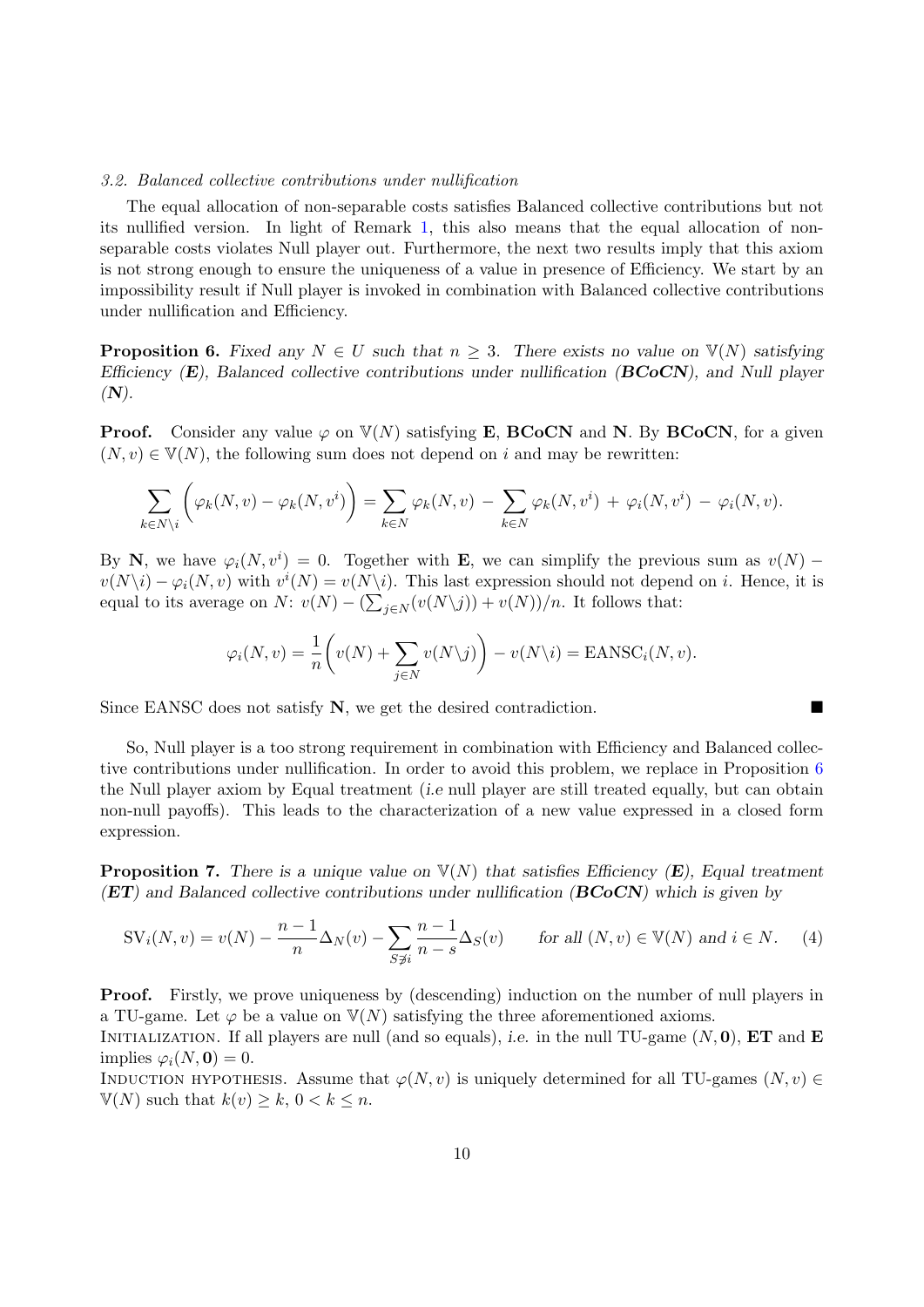INDUCTION STEP. Choose any TU-game  $(N, v) \in V(N)$  such that  $k(v) = k - 1$ . For all  $i \in N$ , E gives:

$$
\sum_{k \in N \setminus i} \left( \varphi_k(N, v) - \varphi_k(N, v^i) \right) = v(N) - \varphi_i(N, v) - v(N \setminus i) + \varphi_i(N, v^i).
$$

Now **BCoCN** imposes that this last quantity should not depend on  $i \in N$ . If i is a null player in  $(N, v)$ , then  $v = v^i$  and  $v(N) = v(N\backslash i)$ , so that this quantity vanishes. Two cases are to be distinguished.

For  $k(v) \geq 1$ , there exists at least one null player  $h \in K(v)$  and we get in particular for all nonnull players  $i \in N \backslash K(v)$  that  $\varphi_i(N, v) = v(N) - v(N \backslash i) + \varphi_i(N, v^i)$  which is uniquely determined because  $k(v^i) = k(v) + 1 = k$  and the induction hypothesis. Then **ET** applied to null players (which are equals) and **E** allows to complete the proof of uniqueness: for  $h \in K(v)$ , we have  $\varphi_h(N, v) = (v(N) - \sum_{i \notin K(v)} \varphi_i(N, v))/k(v).$ 

For  $k(v) = 0$ , **BCoCN** and **E** can be used to generate a system of n linearly independent equations involving  $\varphi_i(N, v)$  as the unknown variables to be expressed in terms of v and also  $\varphi_i(N, v^i)$  which are determined, by induction hypothesis and  $k(v^i) = k(v) + 1 = k$  for all  $i \in N$ . For instance, for an ordered set N:

$$
\begin{cases}\n\varphi_1(N,v) - \varphi_2(N,v) & = v(N\backslash 2) - v(N\backslash 1) + \varphi_1(N,v^1) - \varphi_2(N,v^2) \\
\vdots & \ddots & = & \dots \\
\varphi_1(N,v) & -\varphi_n(N,v) & = v(N\backslash n) - v(N\backslash 1) + \varphi_1(N,v^1) - \varphi_n(N,v^n) \\
\varphi_1(N,v) + \cdots + \varphi_n(N,v) & = v(N)\n\end{cases}
$$

This implies that in this case too  $\varphi_i(N, v)$  is uniquely determined (if it exists).

Secondly, we prove that SV satisfies E, ET and BCoCN. First notice that SV satisfies L so that we may use the unanimity TU-games basis for the proof. For each  $N \in U$  and any nonempty  $S \in 2^N$ , denote by  $(N, \delta_S)$  the Dirac TU-game induced by S, i.e.  $\delta_S(T) = 1$  if  $T = S$  and  $\delta_S(T) = 0$ otherwise. For any nonempty  $T \subseteq N$ , we have:

$$
\sum_{i \in N} \text{SV}_i(N, u_T) = n - (n - 1)\delta_N(T) - \sum_{S \subsetneq N} \sum_{i \in N \setminus S} \frac{n - 1}{n - s} \delta_S(T) = n - (n - 1) = 1,
$$

so that **E** is proved by linearity. Next, if  $i \in N$  and  $j \in N$  are equal in a TU-game  $(N, v) \in V(N)$ , recall that for all  $S \subseteq N\setminus\{i, j\}$ , we have  $\Delta_{S\cup i}(v) = \Delta_{S\cup i}(v)$ . A straight computation gives:

$$
SV_i(N, v) - SV_j(N, v) = \sum_{S \not\ni j} \frac{n-1}{n-s} \Delta_S(v) - \sum_{S \not\ni i} \frac{n-1}{n-s} \Delta_S(v)
$$
  
= 
$$
\sum_{S \not\ni j, S \ni i} \frac{n-1}{n-s} \Delta_S(v) - \sum_{S \not\ni i, S \ni j} \frac{n-1}{n-s} \Delta_S(v)
$$
  
= 
$$
\sum_{S \not\ni i, j} \frac{n-1}{n-(s+1)} \Delta_{SU_i}(v) - \sum_{S \not\ni i, j} \frac{n-1}{n-(s+1)} \Delta_{SU_j}(v)
$$
  
= 0.

As in the proof of Proposition 6, the equality defining  $\bf BCoCN$  is simplified by using  $\bf E$ . Precisely, for a value  $\varphi$  on  $\mathbb{V}(N)$  satisfying **E**,  $\varphi$  satisfies **BCoCN** if and only if for all  $(N, v) \in \mathbb{V}(N)$ ,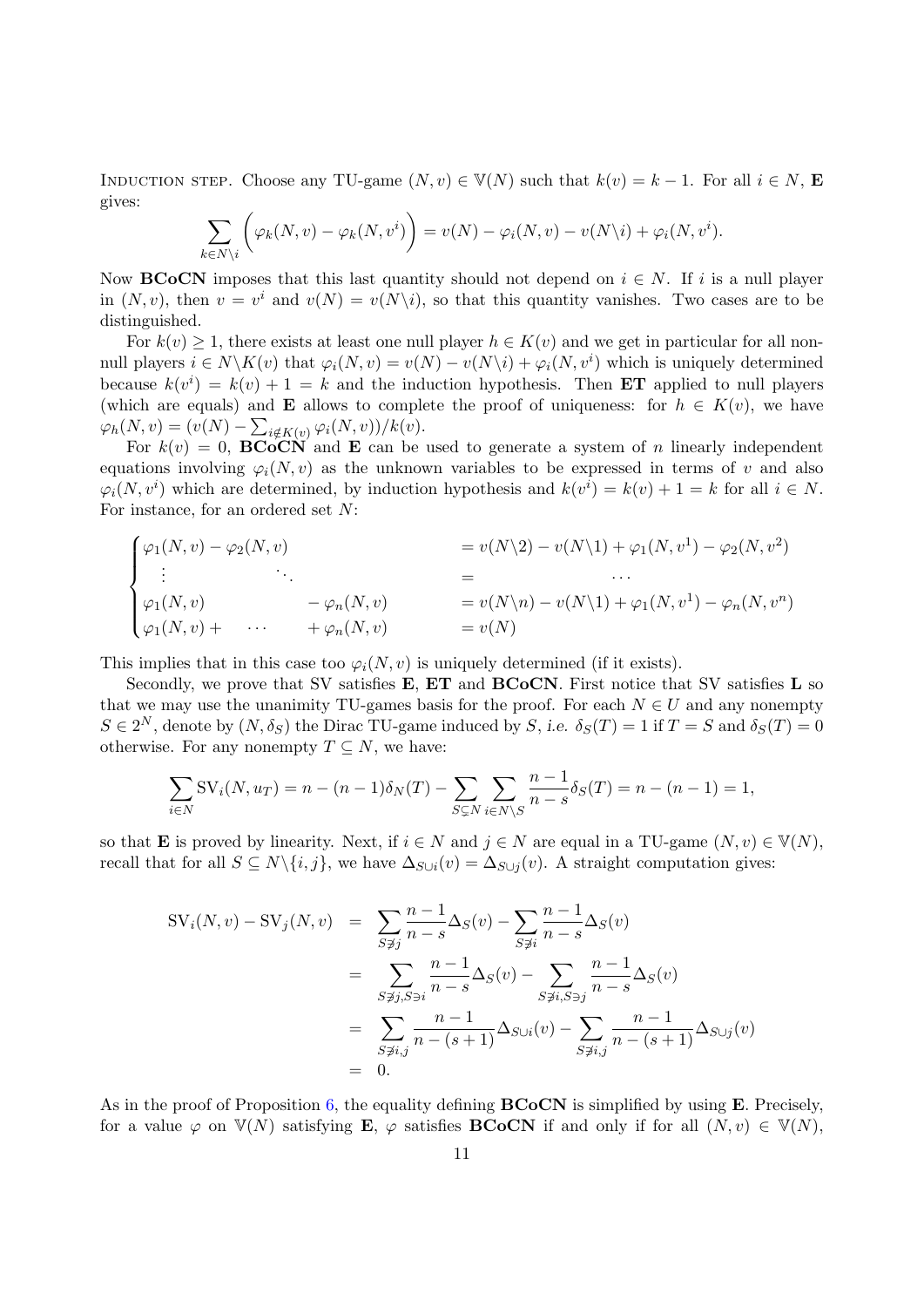$-v(N) + v(N\mid i) + \varphi_i(N, v) - \varphi_i(N, v^i)$  does not depend on  $i \in N$ . Summing on all  $i \in N$  and using **E** of  $\varphi$  in both  $(N, v)$  and  $(N, v^i)$ , we can write that:

$$
v^{i}(N) + \varphi_{i}(N,v) - \varphi_{i}(N,v^{i}) = \sum_{j \neq i} \left( \varphi_{j}(N,v^{i}) - \varphi_{j}(N,v) \right) + v(N).
$$

Now we know that SV satisfies **E** so it remains to compute the left hand quantity. Since  $\Delta_S(v^i) = 0$ for  $i \in S$  and  $\Delta_S(v^i) = \Delta_S(v)$  otherwise, we get:

$$
v(N\backslash i) + \text{SV}_i(N, v) - \text{SV}_i(N, v^i) = v(N) - \frac{n-1}{n} \Delta_N(v) - \sum_{S \not\ni i} \frac{n-1}{n-s} \Delta_S(v)
$$

$$
+ \frac{n-1}{n} \Delta_N(v^i) + \sum_{S \not\ni i} \frac{n-1}{n-s} \Delta_S(v^i)
$$

$$
= v(N) - \frac{n-1}{n} \Delta_N(v).
$$

This last expression does not depend on i so we proved that **BCoCN** is satisfied by SV.

The axioms in Proposition 7 are logically independent:

- The value given by  $\varphi = 2SV$  satisfies all axioms except **E**.
- The value given by  $\varphi = Sh$  satisfies all axioms except **BCoCN**.
- The value given by:

$$
\widehat{SV}_i(N, v) = v(N) - \frac{n-1}{n} \Delta_N(v) - \sum_{S \neq i} \frac{(n-1)i}{\sum_{j \notin S} j} \Delta_S(v)
$$

satisfies all axioms except ET. Indeed,  $\widehat{SV}$  is also linear so that the proof of E and **BCoCN** are the same. Note that for two different players  $i, j \in N$ , if  $p \in N \setminus \{i, j\}$ , i and j are equals (as null players) in  $u_p$ . Now we have:

$$
\widehat{SV}_i(N, u_p) - \widehat{SV}_j(N, u_p) = \sum_{S \neq j} \frac{(n-1)j}{\sum_{k \notin S} k} \delta_S(\{p\}) - \sum_{S \neq i} \frac{(n-1)i}{\sum_{k \notin S} k} \delta_S(\{p\})
$$

$$
= \frac{n-1}{\sum_{k \neq p} k} (j-i)
$$
(5)

Let us conclude this paragraph with four remarks. Firstly, we only needed Equal treatment for null players to prove the uniqueness of the proof of Proposition 7. Secondly, SV satisfies Efficiency, Balanced collective contributions under nullification and the Null game axiom, which enables a comparison with Proposition 6. Thirdly, SV can be interpreted, in particular in the unanimity TU-games. In  $(N, u_N)$ , all players get  $1/n$  as it is the case for all values satisfies Efficiency and Equal treatment. For any nonempty  $S \subsetneq N$ , SV assigns in  $(N, u<sub>S</sub>)$  a payoff of 1 to each player in S and so each other player get a payoff of  $(1 - s)/(n - s)$ . These payoffs can be obtained from a two-stage procedure. In the first step, each player receives a payoff equal to the worth generated by the cooperation of all members of  $N$ , i.e. one unit. Due to the efficiency constraint, this means that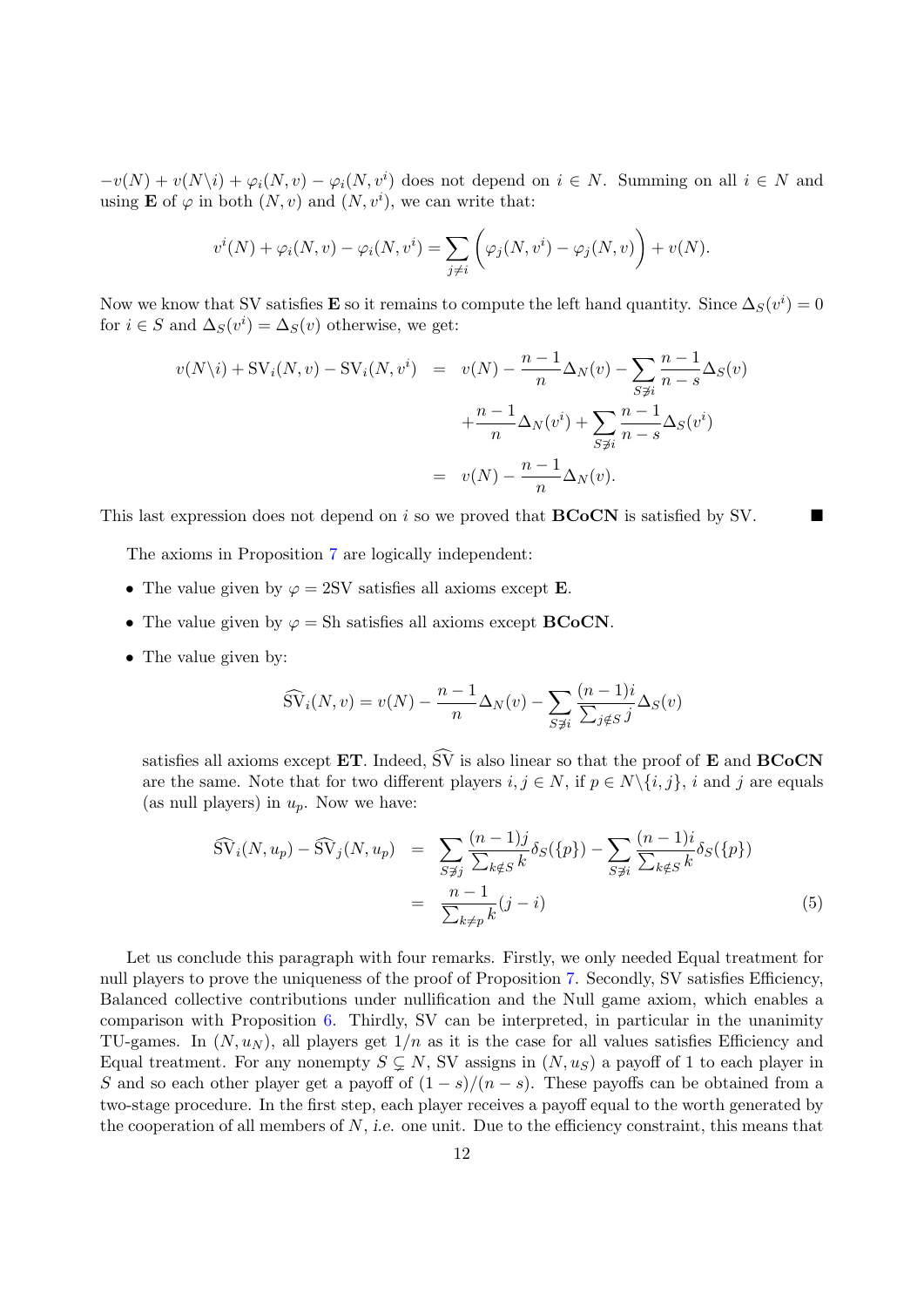a total amount of  $n-1$  units has to be funded. The principle of the value SV is that this amount is exclusively funded by the unproductive players, *i.e.* those in  $N\backslash S$ . Each of them eventually pays  $-(s-1)/(n-s)$ . Note that the fraction  $(s-1)/(n-s)$  is increasing in s, which means that the less the number of unproductive players, the more each has to pay. This interpretation also implies that SV can be seen as an extremely marginalistic value: it amplifies/exaggerates the consideration of the contributions of the players to coalition. In other words, SV implements a kind of elitism since the productive players receive an even better treatment than in the Shapley value, at the expense of the unproductive players who receive a worse treatment than in the Shapley value. Fourthly, it is worth to note that Balanced collective contributions under nullification generates marginalistic effects through SV, which are the opposite of the more egalitarian results produced by Balanced collective contributions through the equal allocation of non-separable costs (see Béal et al., 2014b).

#### 3.3. Balanced cycle contributions under nullification

Similarly as in Kamijo and Kongo (2012), we begin by underlying that any linear and symmetric value satisfies Balanced cycle contributions under nullification.

**Proposition 8.** For  $n > 3$ , if a value  $\varphi$  defined on  $V(N)$  satisfies Linearity (L) and Symmetry (S), then it also satisfies Balanced cycle contributions under nullification ( $BCyCN$ ).

The proof is similar to those in Kamijo and Kongo (2012) and is omitted. By remark 1, the characterization of the Shapley value in Kamijo and Kongo (2010, Proposition 1) by Efficiency, Null player out and Balanced cycle contributions is still valid if the latter axiom is replaced by its nullified counterpart. However, such a result is not in the spirit of our article where we work on a class of TU-game with a fixed player set. As a consequence, in order to cope with this constraint, a first attempt is to replace null player out by null player. We obtain the following result, which makes use of the class of all TU-games with player set N containing at least one null player.

**Proposition 9.** For  $n \geq 3$ , a value  $\varphi$  on  $\mathbb{V}^0(N)$  satisfies Efficiency (**E**), Balanced cycle contributions under nullification (BCyCN), and the Null player axiom (N) if and only if  $\varphi = Sh$ .

**Proof.** First Sh satisfies **E** and **N** on  $\mathbb{V}^0(N)$ . Since Sh also satisfies **S** and **L**, it satisfies **BCyCN** by Proposition 8.

Now, let  $\varphi$  be a value on  $\mathbb{V}^0(N)$  satisfying **E**, **BCyCN**, and **N**. The proof that  $\varphi =$  Sh is done by (descending) induction on the number  $k(v)$  of null players in a TU-game  $(N, v) \in V^0(N)$ .

INITIALIZATION If all players are null, i.e. in the null TU-game  $(N, 0)$ , we directly get  $\varphi_i(N, 0) =$  $0 = Sh_i(N, 0)$  by N. If all players except one are null in v, i.e. if  $K(v) = N\backslash i$ , N and E directly lead to  $\varphi_i(N, v) = 0 = \mathrm{Sh}_i(N, v)$  for all  $j \in K(v)$  and  $\varphi_i(N, v) = v(N) = \mathrm{Sh}_i(N, v)$ .

INDUCTION HYPOTHESIS. Assume that  $\varphi(N, v) = \text{Sh}(N, v)$  for all TU-games  $(N, v) \in V(N)$  such that  $k(v) \geq k, 1 < k \leq n-1$ .

INDUCTION STEP. Choose any TU-game  $(N, v) \in V^0(N)$  such that  $k(v) = k - 1 > 0$ . Because  $k(v) < n-1$ , there exists at least two different non null players  $i, j \in N \setminus K(v)$  and  $k(v^i) =$  $k(v^j) = k(v) + 1 = k$ . By induction hypothesis,  $\varphi(N, v^i) = \text{Sh}(N, v^i)$  and  $\varphi(N, v^j) = \text{Sh}(N, v^j)$ . Since  $(N, v) \in V^0(N)$ , there exists  $h \in K(v)$ . Similarly as in Kamijo and Kongo (2010), **BCyCN** is equivalent to the axiom of Balanced 3-cycle contributions under nullification (i.e. when only cycles of length 3 are considered).<sup>2</sup> Therefore,  $\varphi_i(N, v^j) + \varphi_j(N, v^h) + \varphi_h(N, v^i) = \varphi_i(N, v^h) +$ 

<sup>&</sup>lt;sup>2</sup>The proof of this statement and the proof of Proposition  $8$  are available upon request.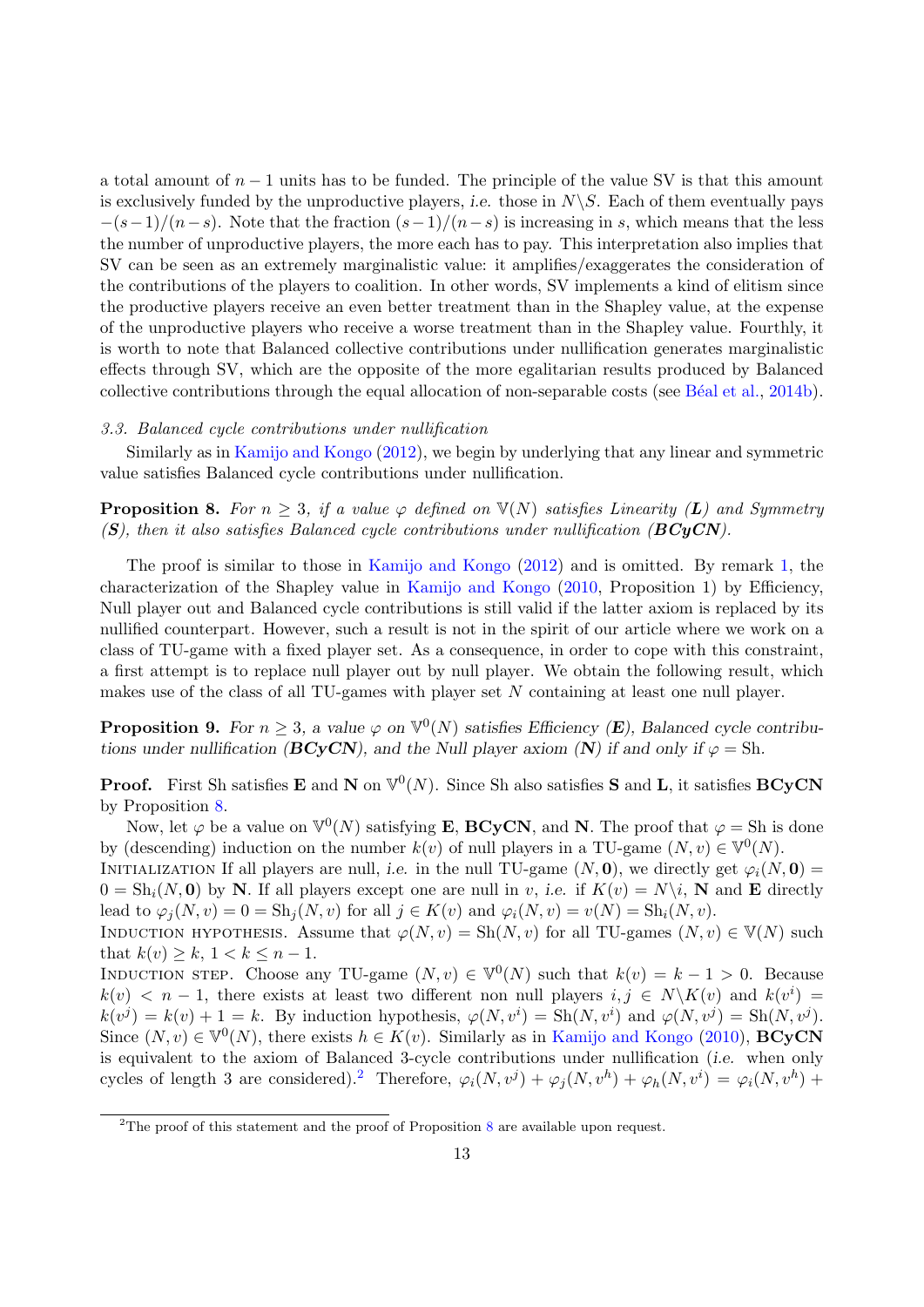$\varphi_j(N, v^i) + \varphi_h(N, v^j)$  which simplifies to  $\varphi_j(N, v) - \varphi_i(N, v) = \text{Sh}_j(N, v^i) - \text{Sh}_i(N, v^j)$  by noting that  $(N, v^h) = (N, v)$  since h is a null player. Now Sh satisfies **BCN** and we get  $\varphi_j(N, v) - \varphi_i(N, v) =$  $\text{Sh}_i(N, v) - \text{Sh}_i(N, v)$ . Summing this equality for all  $i \in N \backslash K(v)$  leads to:

$$
(n - k(v))\left(\varphi_j(N, v) - \text{Sh}_j(N, v)\right) = \sum_{i \in N \setminus K(v)} \left(\varphi_i(N, v) - \text{Sh}_i(N, v)\right)
$$

$$
\stackrel{\mathbf{N}}{=} \sum_{i \in N} \left(\varphi_i(N, v) - \text{Sh}_i(N, v)\right)
$$

$$
\stackrel{\mathbf{E}}{=} 0.
$$
(6)

So we have  $\varphi_j(N, v) = \text{Sh}_j(N, v)$  for non null players and, by N for null players too.

The axioms in Proposition 9 are logically independent:

- The Banzhaf value (Banzhaf, 1965) satisfies all axioms except **E**.
- The ED-value satisfies all axioms except N.
- The value given by  $\varphi_i(N, v) = v(\{1, \ldots, i\}) v(\{1, \ldots, i-1\})$  for all  $(N, v) \in V^0(N)$  and  $i \in N$  satisfies all axioms except **BCyCN**.

This result in Proposition 9 is partial since it does not deal with TU-games having no null players. There are two reasons for that. Firstly, Balanced cycle contributions under nullification and null player axiom have no implication when applied to such TU-games. For a TU-game  $(N, v)$ without null players, the payoffs in  $(N, v)$  cancel since they appear in both sides of the formula of Balanced cycle contributions under nullification. So, for such a TU-game and all ordering  $(i_1, \ldots, i_n)$  of N, the axiom reduces to:

$$
\sum_{p=1}^{n} \varphi_{i_p}(N, v^{i_{p+1}}) = \sum_{p=1}^{n} \varphi_{i_p}(N, v^{i_{p-1}}).
$$

where  $i_0 = i_n$  and  $i_{n+1} = i_1$ . Since all involved TU-games contain one null player, the axiom is silent on the original TU-game  $(N, v)$ . This is no longer the case when  $(N, v)$  possesses a null player  $i \in N$  since  $v = v^i$  enables to retain the original TU-game  $(N, v)$  in some part of the axiom. Secondly, Kamijo and Kongo (2010, 2012) use the elevator principle: starting from a TU-game with n players, they construct a TU-game with  $n + 1$  players by adding a new null player, and then they come back to  $TU$ -games with n players by removing a player through the operation in Balanced cycle contributions. We cannot proceed in this fashion since the class of TU-games under consideration in this article has a fixed player set. More complete characterizations can be obtained at the cost of adding extra axioms. We present below two ways to do so. It is also interesting to remark that the set  $\mathbb{V}^0(N)$  has an empty interior with respect to the natural topology on  $\mathbb{R}^{2^n-1}$ and so is a measure-zero set for any density measure on  $\mathbb{V}(N)$ .

**Proposition 10.** For  $n \geq 3$ , a value  $\varphi$  on  $V(N)$  satisfies Efficiency  $(E)$ , Balanced cycle contributions under nullification ( $BCyCN$ ), the Null player axiom (N), and Linearity (L) if and only if there exists a budget-balanced transfer scheme  $a \in \mathbb{R}^N$  such that for  $(N, v) \in V(N), \varphi_i(N, v) =$  $\text{Sh}_i(N, v) + a_i \Delta_N(v), i \in N$ .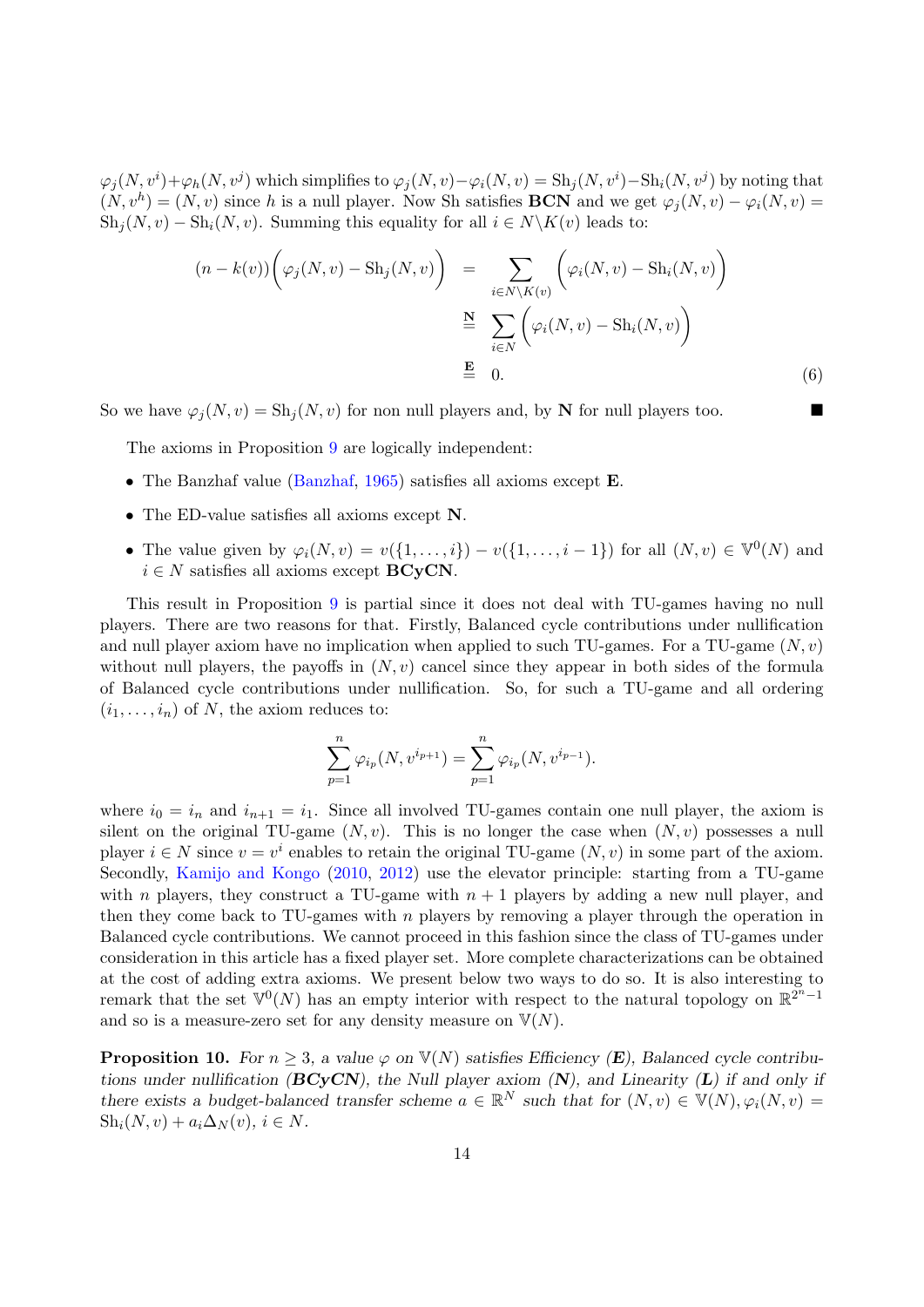**Proof.** Firstly, for every budget-balanced transfer scheme  $a \in \mathbb{R}^N$ , the value Sh +  $a\Delta_N$  obviously satisfies **L**. Since it coincides with Sh on  $\mathbb{V}^0(N)$ , it also satisfies **N**, and **BCyCN** on  $\mathbb{V}^0(N)$ by Proposition 9 and the fact that  $\Delta_N(v) = 0$  for all  $(N, v) \in V^0(N)$ . Furthermore, by the remark preceding Proposition 10, **BCyCN** has no implication on  $\mathbb{V}(N)\backslash\mathbb{V}^0(N)$ , which means that Sh +  $a\Delta_N$  satisfies **BCyCN** on  $\mathbb{V}(N)$ . Finally, the value satisfies **E** since  $\Delta_N(v)\sum_{i\in N}a_i=0$ .

Secondly, let  $\varphi$  be a value on  $\mathbb{V}(N)$  satisfying the four aforementioned axioms. By Proposition 9,  $\varphi$  coincides with Sh on  $\mathbb{V}^0(N)$ . Define  $a_i = \varphi_i(N, u_N)$  – Sh<sub>i</sub>(N, u<sub>N</sub>). By **E**, we get  $\sum_{i \in N} a_i = 0$ and, with the help of (1), for any  $(N, v) \in V(N)$ , it holds that:

$$
\varphi_i(N, v) \stackrel{\text{(1)}}{=} \varphi_i \bigg( N, \Delta_N(v) u_N + \sum_{\emptyset \subsetneq S \subsetneq N} (-1)^{s+1} v^S \bigg)
$$
\n
$$
\stackrel{\text{L}}{=} \Delta_N(v) \varphi_i(N, u_N) + \sum_{\emptyset \subsetneq S \subsetneq N} (-1)^{s+1} \varphi_i(N, v^S)
$$
\n
$$
\stackrel{\text{Prop. 9}}{=} \Delta_N(v) \varphi_i(N, u_N) + \sum_{\emptyset \subsetneq S \subsetneq N} (-1)^{s+1} \text{Sh}_i(N, v^S)
$$
\n
$$
\stackrel{\text{L}}{=} \Delta_N(v) \big( \varphi_i(N, u_N) - \text{Sh}_i(N, u_N) \big) + \text{Sh}_i \big( N, \Delta_N(v) u_N + \sum_{\emptyset \subsetneq S \subsetneq N} (-1)^{s+1} v^S \big)
$$
\n
$$
\stackrel{\text{(1)}}{=} a_i \Delta_N(v) + \text{Sh}_i(N, v),
$$

which completes the proof.

The axioms in Proposition 10 are logically independent:

- The value given by  $\varphi = 2\text{Sh}$  satisfies all axioms except **E**.
- The ED-value satisfies all axioms except N.
- The value characterized in Proposition 11 satisfies all axioms except L.
- The value given by  $\varphi_i(N, v) = v(\{1, \ldots, i\}) v(\{1, \ldots, i-1\})$  for all  $(N, v) \in V(N)$  and  $i \in N$  satisfies all axioms except **BCyCN**.

Proposition 10 relies on the fact that any characteristic function can be decomposed into unanimity TU-games, all of which contain null players except the unanimity TU-game on the grand coalition. This result is comparable to Proposition 4, with the notable difference that the part including exogenous coefficients is independent of v in Proposition 4, while it depends on v through the Harsanyi dividend of the grand coalition in Proposition 10. In relevant classes of TU-games (see Maniquet, 2003, for instance), the Harsanyi dividend of the grand coalition is null, which means that Proposition 10 characterizes the Shapley value, provided that the other axioms are valid on the class under consideration.

**Proposition 11.** For  $n \geq 3$ , a value  $\varphi$  on  $V(N)$  satisfies Efficiency (E), Balanced cycle contributions under nullification ( $\mathbf{BCyCN}$ ), the Null player axiom  $(N)$ , and Balanced collective contributions under nullification on TU-games without null players  $(BCoCN^*)$  if and only if  $\varphi(N, v) =$  EANSC(N, v) if  $(N, v) \in V(N) \setminus V^0(N)$  and  $\varphi(N, v) =$  Sh(N, v) if  $(N, v) \in V^0(N)$ .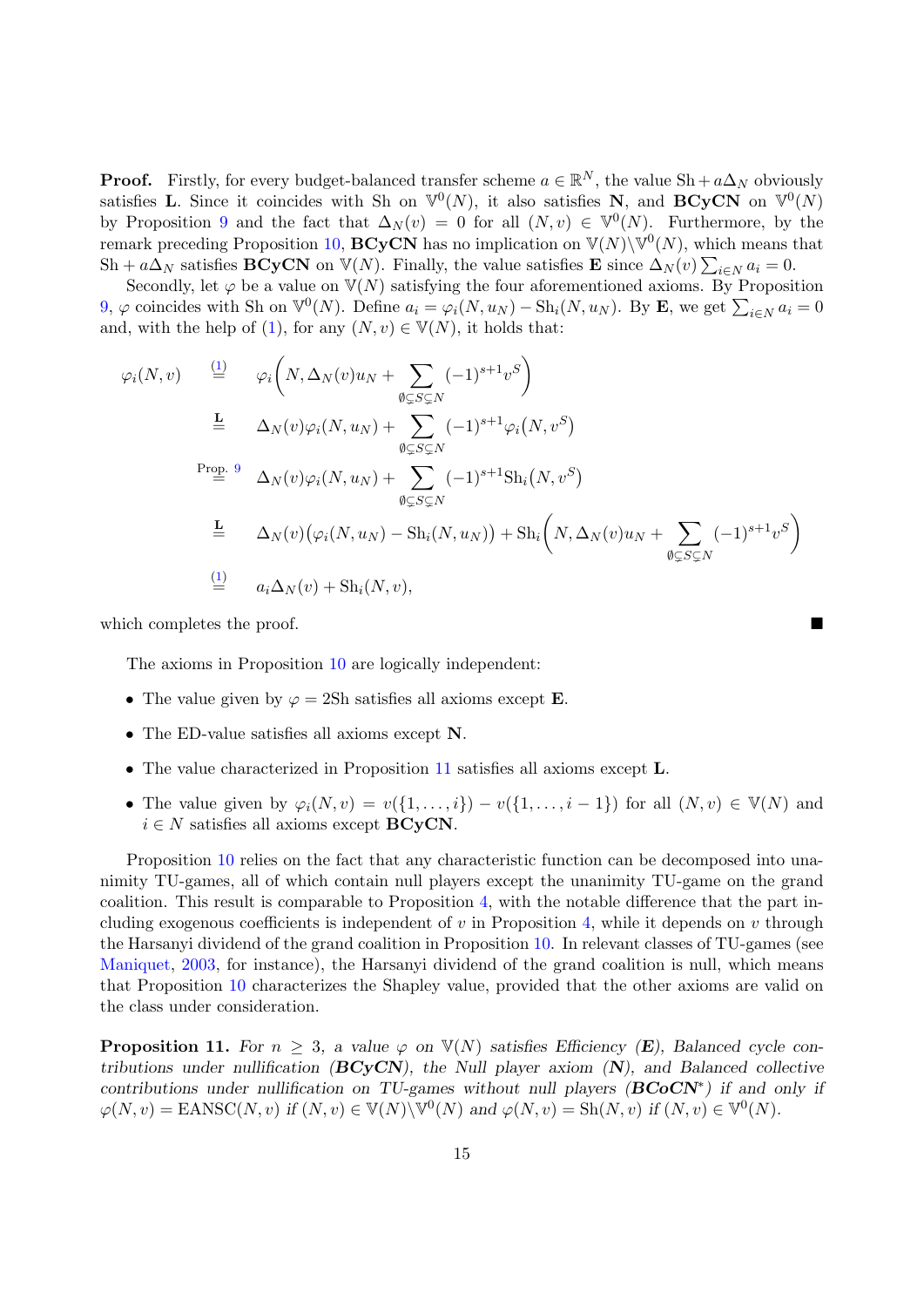**Proof.** Firstly, the aforementioned value coincides with Sh on  $\mathbb{V}^0(N)$ , inherits Efficiency on  $\mathbb{V}(N)$ from Sh and EANSC by Propositions 1 and 3. **BCyCN** and **N** are satisfied on  $\mathbb{V}(N)\backslash\mathbb{V}^0(N)$  by the remark preceding Proposition 10, so that it only remains to prove that it satisfies  $\text{BCoCN}^*$ . Consider any  $(N, v) \in V(N) \setminus V^0(N)$ , and any  $i \in N$ , we have:

$$
\sum_{k \neq i} \left( \text{EANSC}_k(N, v) - \text{Sh}_k(N, v^i) \right) \stackrel{\mathbf{E}}{=} v(N) - \text{EANSC}_i(N, v) - v(N \backslash i) + \text{Sh}_i(N, v^i)
$$

$$
\stackrel{\mathbf{N}}{=} -\frac{1}{n} \left( v(N) - \sum_{j \in N} \left( v(N) - v(N \backslash j) \right) \right)
$$

This last quantity does not depend on  $i \in N$  so **BCoCN**<sup>\*</sup> is fulfilled.

Secondly, let  $\varphi$  be a value on  $\mathbb{V}(N)$  satisfying the four aforementioned axioms. By Proposition 9,  $\varphi$  coincides with Sh on  $\mathbb{V}^0(N)$ . Next, for any  $(N, v) \in \mathbb{V}(N) \setminus \mathbb{V}^0(N)$ , **BCoCN**<sup>\*</sup> imposes that the following quantity is independent of  $i \in N$ , and in turn equal to its average on N:

$$
\sum_{k \neq i} \left( \varphi_k(N, v) - \varphi_k(N, v^i) \right) \qquad \stackrel{\mathbf{E}}{=} \qquad v(N) - \varphi_i(N, v) - v(N \backslash i) + \text{Sh}_i(N, v^i)
$$
\n
$$
\stackrel{\mathbf{N}}{=} \qquad v(N) - \varphi_i(N, v) - v(N \backslash i)
$$
\n
$$
\stackrel{\mathbf{N}}{=} \qquad v(N) - \varphi_i(N, v) - v(N \backslash i)
$$
\n
$$
\stackrel{\mathbf{N}}{=} \qquad v(N) - \frac{v(N)}{n} - \frac{1}{n} \left( \sum_{j \in N} v(N \backslash j) \right)
$$

This last two equalities yield:

$$
\varphi_i(N, v) = \frac{1}{n} \left( v(N) + \sum_{j \in N} v(N \setminus j) \right) - v(N \setminus i) = \text{EANSC}_i(N, v),
$$

as desired.

The axioms in Proposition 11 are logically independent:

- The null value satisfies all axioms except E.
- The linear and symmetric value given by  $\varphi = SV$  satisfies all axioms except N by Propositions 7 and 6.
- The Shapley value satisfies all axioms except BCoCN<sup>∗</sup> .
- For  $i \in N$ , the value given by  $\varphi_i(N, v) = v(\{1, \ldots, i\}) v(\{1, \ldots, i-1\})$  for all  $(N, v) \in \mathbb{V}^0(N)$ and  $\varphi(N, v) =$  EANSC(N, v) if  $(N, v) \in V(N) \setminus V^0(N)$  satisfies all axioms except **BCyCN**.

Proposition 11 calls upon several comments. Firstly, it enables a comparison with the impossibility result in Proposition 6. Indeed, there is no value satisfying Efficiency, Null player and Balanced collective contributions under nullification. By Proposition 11, this is no longer the case if Balanced collective contributions under nullification is only required on the class of TU-games containing no null players. Secondly, the value SV characterized in Proposition 7 by Efficiency, Equal treatment and Balanced collective contributions under nullification does not coincide with the equal allocation of non-separable costs obtained in Béal et al.  $(2014b)$  if Balanced collective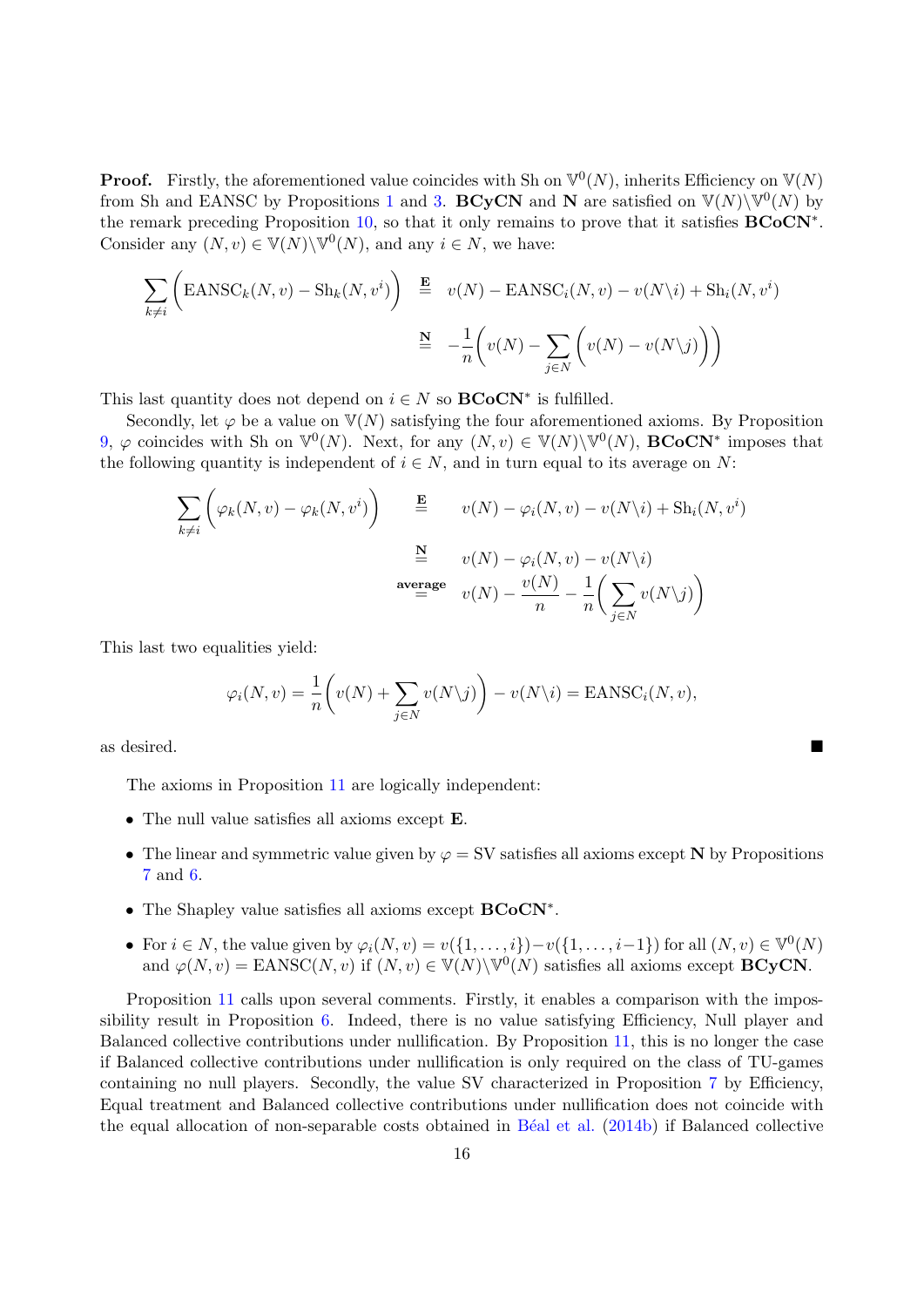contributions under nullification is replaced by Balanced collective contributions. This difference is reduced if Balanced collective contributions under nullification is required only on the class of TU-games containing no null players since the equal allocation of non-separable costs takes part of the value characterized in Proposition 11. Thirdly, Proposition 11 illustrates the fact that our relational axioms do not automatically lead to linear values. In particular, this result highlights a non continuous switch in the allocation process depending on the composition of the player set.

Regarding the last two propositions, which extend the Shapley value differently on  $\mathbb{V}(N)\backslash\mathbb{V}^0(N)$ , it is interesting to note that both characterized values satisfy Efficiency and Null player but differ on the two remaining axioms involved in the standard Shapley's characterization: the value in Proposition 10 satisfies Linearity but not Equal treatment, while the value in Proposition 11 satisfies Equal treatment but not Linearity. Another rather trivial extension of Proposition 9 is to impose Balanced contributions under nullification on TU-games without null players (BCN<sup>∗</sup>) which, together with Efficiency, Balanced cycle contributions under nullification and Null player, characterizes the Shapley value on  $V(N)$ .

#### 4. Revisiting the potential approach

Following Hart and Mas-Colell (1989), a function  $P : \mathbb{V} \longrightarrow \mathbb{R}$  is called a **potential** if  $P(\emptyset, v)$ 0 and, for all  $(N, v) \in \mathbb{V}$ ,

$$
\sum_{i\in N} \left( P(N, v) - P(N\backslash i, v|_{N\backslash i}) \right) = v(N).
$$

This condition means that the sum of the marginal contributions of the players in  $N$  with respect to P add up to the worth of grand coalition.

Proposition 12. (Hart and Mas-Colell, 1989) There exists a unique potential function P. For all  $(N, v) \in \mathbb{V}$  and  $i \in N$ , it is given by:

$$
P(N, v) - P(N\langle i, v|_{N\setminus i}) = \text{Sh}_i(N, v),\tag{7}
$$

and thus

$$
P(N, v) = \sum_{S \subseteq N} \frac{(s-1)!(n-s)!}{n!} v(S).
$$

As in section 3, we substitute the TU-game in which a player is nullified for the subgame induced by the leave of this player. Formally, a **nullified potential** on N is a function  $Q: V(N) \longrightarrow \mathbb{R}$ such that  $Q(N, 0) = 0$  and

$$
\sum_{i \in N} \left( Q(N, v) - Q(N, v^i) \right) = v(N).
$$

**Proposition 13.** There exists a unique nullified potential function Q. For all  $(N, v) \in V(N)$  and  $i \in N$ , it holds that  $Q(N, v) - Q(N, v^i) = Sh_i(N, v)$ . Furthermore,  $Q(N, v) = P(N, v)$ .

**Proof.** Firstly, we recall that the potential  $P$  satisfies:

$$
P(N, v^i) = P(N \setminus i, v^i|_{N \setminus i}) + \text{Sh}_i(v^i) = P(N \setminus i, v^i|_{N \setminus i}) = P(N \setminus i, v|_{N \setminus i}).
$$
\n(8)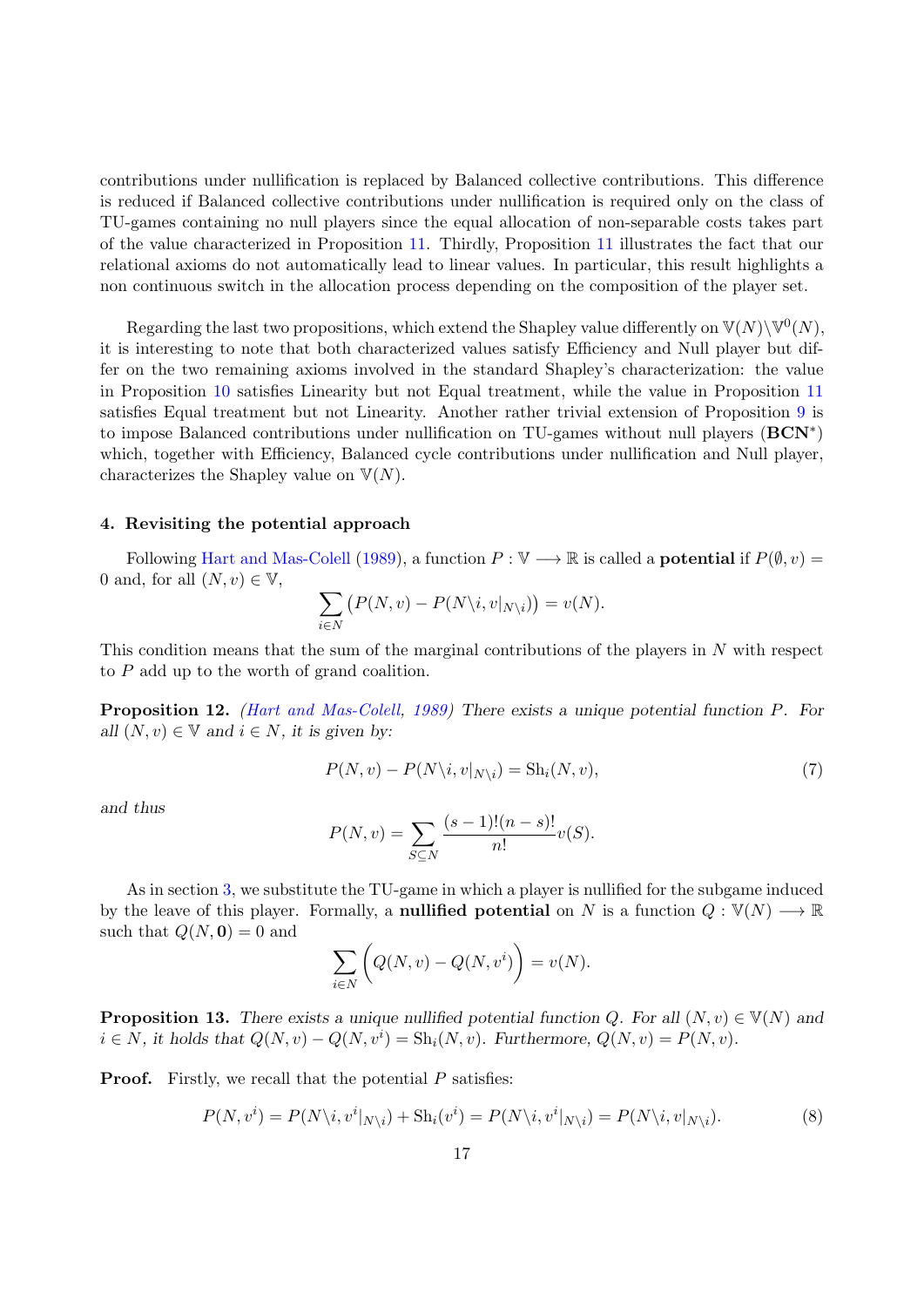Again,  $Q(N, v) = P(N, v)$  will be proved by descending induction on the number  $k(v)$  of null players in  $(N, v)$ .

INITIALIZATION. For  $k(v) = n$ , clearly  $Q(N, 0) = 0 = P(N, 0)$ .

INDUCTION HYPOTHESIS. Assume that the result holds for all TU-games  $(N, v) \in V(N)$  such that  $k(v) \geq k$ , for any  $0 < k \leq n$ .

INDUCTION STEP. Consider any  $(N, v) \in V(N)$  such that  $k(v) = k - 1$ . It holds that  $k(v) < n$ , so there exists at least one player  $i \in N\backslash K(v)$ . For any such non null player i, by the induction hypothesis we have  $Q(N, v^i) = P(N, v^i)$ . For any null player  $j \in K(v)$ ,  $v = v^j$  so  $Q(N, v^j) =$  $Q(N, v)$ . The definition of Q and the two previous remarks then imply:

$$
nQ(N, v) = v(N) + \sum_{i \in N \setminus K(v)} P(N, v^{i}) + \sum_{j \in K(v)} Q(N, v).
$$

Hence, using  $E$  and  $N$  for Sh, we have:

$$
(n - k(v))Q(N, v) = v(N) + \sum_{i \in N \setminus K(v)} P(N, v^{i})
$$
  
\n
$$
\stackrel{\mathbf{E}}{=} \sum_{i \in N} \text{Sh}_{i}(N, v) + \sum_{i \in N \setminus K(v)} P(N, v^{i})
$$
  
\n
$$
\stackrel{\mathbf{N}}{=} \sum_{i \in N \setminus K(v)} \text{Sh}_{i}(N, v) + \sum_{i \in N \setminus K(v)} P(N, v^{i})
$$
  
\n
$$
= \sum_{i \in N \setminus K(v)} (\text{Sh}_{i}(N, v) + P(N, v^{i}))
$$
  
\n
$$
\stackrel{\text{(8)}}{=} \sum_{i \in N \setminus K(v)} (\text{Sh}_{i}(N, v) + P(N \setminus i, v|_{N \setminus i}))
$$
  
\n
$$
\stackrel{\text{(7)}}{=} \sum_{i \in N \setminus K(v)} P(N, v)
$$
  
\n
$$
= (n - k(v))P(N, v)
$$

This completes the proof.

Proposition 13 was expected because of Proposition 5 and section 3 in Hart and Mas-Colell (1989) in which an equivalence between the potential approach and the so-called notion of preservation of differences is established, and linked to the axiom of Balanced contributions. In our framework the only novelty is that the Null game axiom is required in addition to Balanced contribution under nullification and Efficiency is order to single out the Shapley value. This axiom somehow appears in the condition that  $Q(N, 0) = 0$ , albeit in a different form.

Our variation on the potential approach is also useful to provide a recursive formula of the Shapley value on a class of TU-games with a fixed player set. More specifically, from Hart and Mas-Colell (1989), we now that for any  $(N, v) \in V$  and any  $i \in N$ ,

$$
Sh_i(N, v) = \frac{1}{n} \big( v(N) - v(N \setminus i) \big) + \frac{1}{n} \sum_{j \in N \setminus i} Sh_i(N \setminus j, v|_{N \setminus j}).
$$